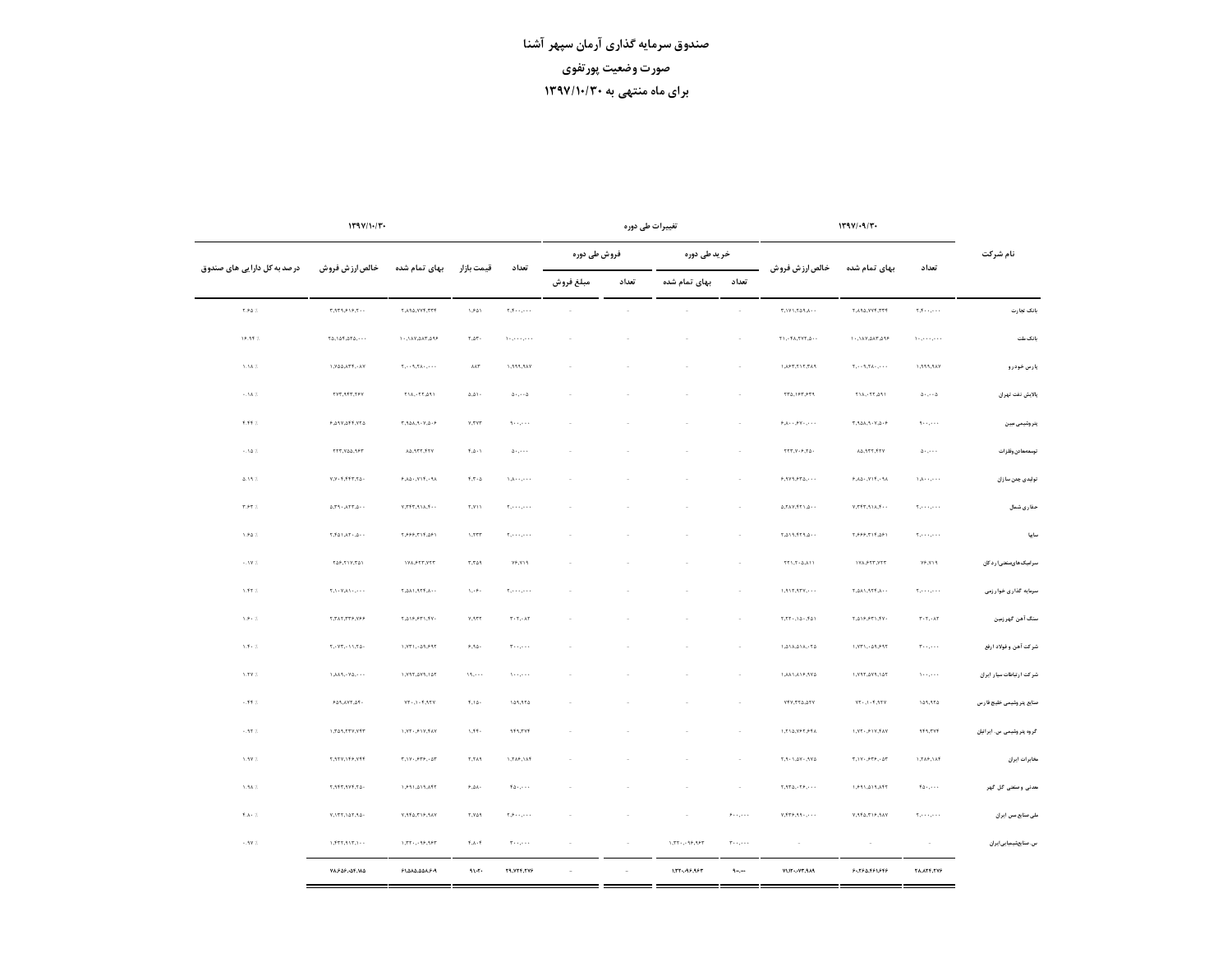|  | 1499/1.77 |                                                                                                                | 1491.97 |  |  |  |          |  |  |
|--|-----------|----------------------------------------------------------------------------------------------------------------|---------|--|--|--|----------|--|--|
|  |           | تعداد اوراق تبعی۔قیمت اعمال۔ تاریخ اعمال۔ نرخ موثر۔۔تعداد اوراق تبعی۔قیمت اعمال۔ تاریخ اعمال۔ نرخ موثر         |         |  |  |  | نام شرکت |  |  |
|  |           | 그 사이에 대한 그는 그 사이에 대한 사이에 대한 사이를 하고 있다. 그는 그 사이에게 대한 사이에 대한 사이에 대한 사이에 대한 사이에 대한 사이에 대한 사이에 대한 사이에 대한 사이에 대한 사이 |         |  |  |  |          |  |  |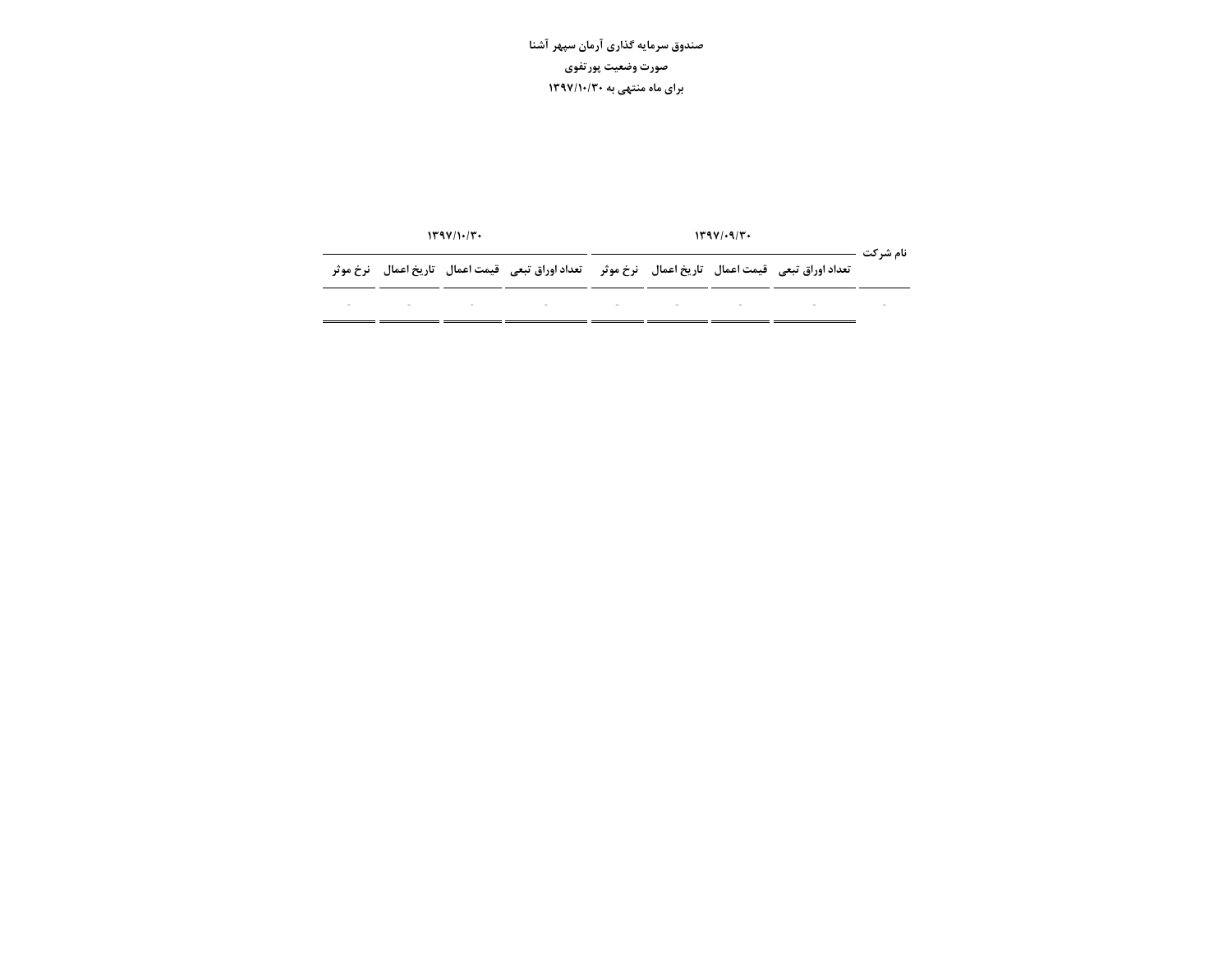|                                |                               | 119111.77                                                                                            |                                                 |               |              | تغییرات طی دورہ |               |           |                       | $1191$ / $-9/7$                                                              |               |                |           |                                   | اطلاعات اوراق بهادار با در آمد ثابت |          |                  |                                   |
|--------------------------------|-------------------------------|------------------------------------------------------------------------------------------------------|-------------------------------------------------|---------------|--------------|-----------------|---------------|-----------|-----------------------|------------------------------------------------------------------------------|---------------|----------------|-----------|-----------------------------------|-------------------------------------|----------|------------------|-----------------------------------|
| درصد به کل                     | خالص ارزش فروش دارایی های     | بهای تمام شده                                                                                        | قيمت بازار هر ورقه                              | تعداد         | فروش طی دورہ |                 | خرید طی دورہ  |           | خالص ارزش فروش        | بهای تمام شده                                                                | تعداد         | نرخ موثر       |           | تاریخ انتشار تاریخ سررسید نرخ سود |                                     | بورسی یا | دارای<br>مجوز از | نام اوراق                         |
| صندوق                          |                               |                                                                                                      |                                                 |               | مبلغ فروش    | تعداد           | بهای تمام شده | تعداد     |                       |                                                                              |               |                |           |                                   |                                     | فرابورسى | سازمان           |                                   |
| $T.T$ $f$ $\frac{7}{1}$        | ٢,٩۵١,٢٠٧,۶٢۵                 | $0, \cdots$ $550, \cdots$                                                                            | ۹۹۱.۰۰۰                                         | $\Delta$      | $\cdot$      | $\cdot$         | $\bullet$     | $\cdot$   | f.999.7V0             | $0, \cdot \cdot 7, 570, \cdot \cdot \cdot$                                   | $\Delta$      | ٢.             | ٢٠        |                                   | $1799/17/75$ $1795/17/75$           | ىلە      | ىلە              | اجاره تامین اجتماعی-سپهر ۹۹۱۲۲۶   |
| .7. AT %                       | $T, Yff, 11f, f \cdot T$      | ٢,١٨١,٣۶٨,٥٢١                                                                                        | $\lambda \Delta \cdot , \cdot \cdot \mathrm{Y}$ | $f.f.\lambda$ | $\bullet$    | $\bullet$       | $\cdot$       | $\sim$    | 3944,189,788          | ٣,١٨١,٣۶٨,٥٢١                                                                | $f.f.\lambda$ | $\cdot$        | $\cdot$   | 1791/19/11 1799/11/7              |                                     | ىلە      | ىلە              | اسنادخزانه-م۱۰یودجه۹۶-۹۸۰۹۱۱      |
| $\Delta$ . $\mathbf{Y}$ + $\%$ | ۲٫۸۷۵٬۰۲۸٬۹۶۱                 | $9.917.79A.$ FIT                                                                                     | $\Lambda$ ۳۳, $\Delta$ ۰۰                       | 9.500         | $\bullet$    | $\bullet$       | $\cdot$       | $\bullet$ | V. FVT. VAT. FV.      | 55577,791,717                                                                | 9,400         | $\blacksquare$ | $\bullet$ | 1791/1.18 1799/11/10              |                                     | ىلە      | ىلە              | استادخزاته-م۱۴بودجه۹۶-۹۸۱۰۱۶      |
| 9.87                           | $\lambda,$ 997, 478, $\cdots$ | $\lambda, \Delta$ $\cdot$ $\beta, \Delta$ $\cdot$ $\cdot$                                            | $9 \cdots$                                      | $\mathcal{N}$ | $\bullet$    | $\cdot$         | $\bullet$     | $\bullet$ | $\lambda$ , 997, 479, | $\lambda \ldots \lambda \cdot 5$ , $\lambda \cdot 5$ , $\lambda \cdot \cdot$ | $\mathcal{N}$ | ١۵             | ١۵        | $1799/-9/-9$ $1799/-9$            |                                     | ىلە      |                  | مشارکت دولتی۹-شرایط خاص۹۰۹۰۹۰ بله |
|                                | 20,064,074,974                | $\mathsf{TT}, \mathsf{T}\mathsf{IF}, \mathsf{F}\mathsf{a}\mathsf{F}, \mathsf{F}\mathsf{T}\mathsf{F}$ | $T, \Delta V F, \Delta V$                       | <b>TA,AFT</b> | $\bullet$    | $\bullet$       | $\bullet$     | $\bullet$ | 15.1117157            | 73,314,454,477                                                               | <b>TA.AFT</b> |                |           |                                   |                                     |          |                  |                                   |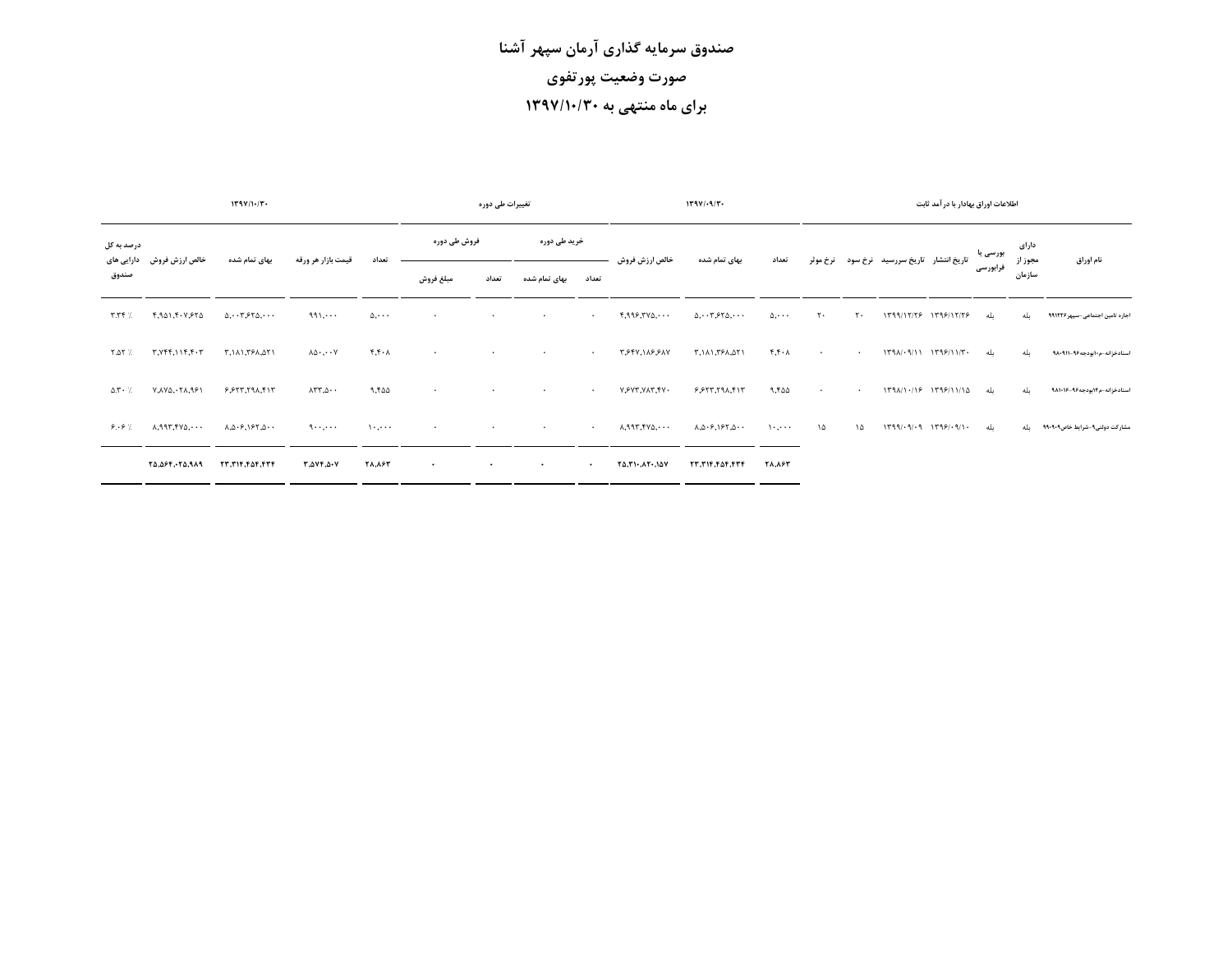|                          |                                                                                 | 149V/1.7V |  |       | نام شہ کت |
|--------------------------|---------------------------------------------------------------------------------|-----------|--|-------|-----------|
| دلانل                    | قیمت پایانی ۔ مبلغ پس از تعدیل ۔ درصد تعدیل ۔ ارزش ناشی از تعدیل قیمت           |           |  | تعداد |           |
| $\overline{\phantom{a}}$ | the contract of the contract of the contract of the contract of the contract of |           |  |       |           |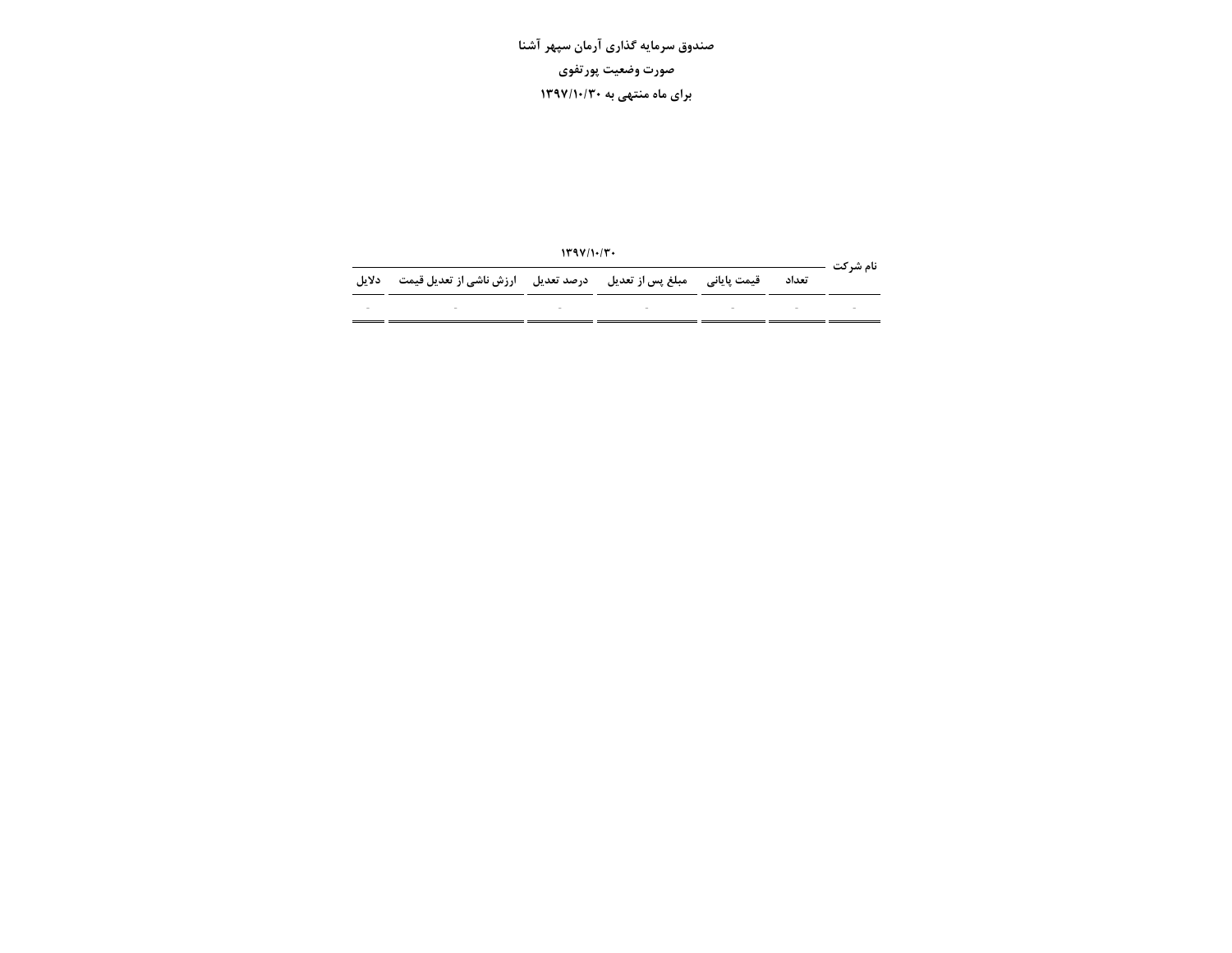|            | 1499/1.77 |          |       |              | تغییرات ط <i>ی</i> دورہ |                           | 1491.97   |                                                                                 |  | اطلاعات اوراق گواهی سپرده |  |  |        |                                            |
|------------|-----------|----------|-------|--------------|-------------------------|---------------------------|-----------|---------------------------------------------------------------------------------|--|---------------------------|--|--|--------|--------------------------------------------|
| درصد به کل | خالص ارزش | بهای     | تعداد | فروش طی دورہ |                         | خرید طی دورہ              | خالص ارزش | یت نرخ سود نرخ فروش بورسی یا<br>تاریخ سود نرخ فروش ورابورسی تعداد بهای تمام شده |  |                           |  |  |        | سرمایه گذاری در اوراق<br>گواهی سپرده بانکی |
| دارایی ها  | فروش      | تمام شده |       | مبلغ فروش    |                         | تعداد بهای تمام شده تعداد | فروش      |                                                                                 |  |                           |  |  | سررسيد |                                            |
|            |           |          |       |              |                         |                           |           |                                                                                 |  |                           |  |  |        |                                            |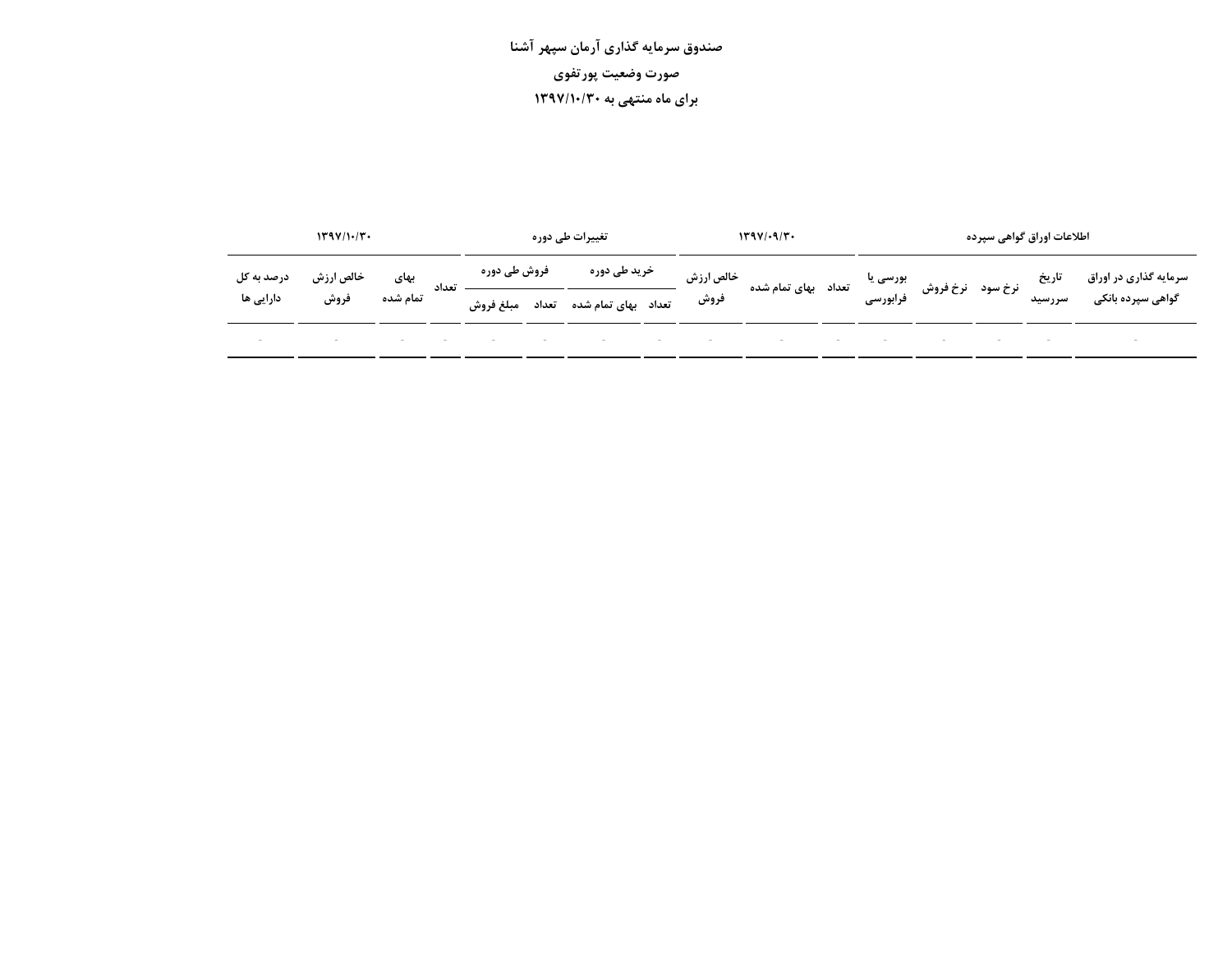|                         | 1191/1.7             | تغییرات طی دوره                                                     |                                    | 1494/19/7        | مشخصات حساب بانكى    |                             |                 |                             |                                 |
|-------------------------|----------------------|---------------------------------------------------------------------|------------------------------------|------------------|----------------------|-----------------------------|-----------------|-----------------------------|---------------------------------|
| درصد به کل<br>دارایی ها | مبلغ                 | كاهش                                                                | افزايش                             | مبلغ             | نرخ سود              | تاريخ افتتاح                | نوع حساب        | شماره حساب                  | سير ده                          |
| $\cdots$ 7.             | $\lambda$            | 119.710                                                             |                                    | 118,518          |                      | 1790/·7/11                  | سیرده کوتاه مدت | .7.791TT.9F                 | بانک دی یوسف آباد               |
| $\cdot \cdot \cdot$ 7.  |                      | 1.575.797.597                                                       | 1.575,797597                       |                  |                      | $1790/\cdot 7/\cdot 7$      | حساب جارى       | .1.557A171                  | بانک دی یوسف آباد               |
| $\cdot$ . $\cdot$ 7.    | 1.5777.11            |                                                                     | $1.1.1.1$ $+1.1.7$                 | <b>917,977</b>   | $\bullet$            | 1790/17/77                  | حساب جارى       | $T1Yf11\cdots \Delta YA/Y9$ | موسسه مالی و اعتباری کوثر مطهری |
| 7.                      | ٢٦٩٨٨,٩٢٨            |                                                                     | <b>TT. TAT</b>                     | 1,947,749        | $\ddot{\phantom{0}}$ | 1790/17/77                  | سیرده کوتاه مدت | Y159Y90                     | بانک رفاه ونک                   |
| 7.                      | ٢۴٩,٢٩٥              |                                                                     | $\bullet$                          | ٢۴٩,٢٩٥          | $\bullet$            | 1790/17/70                  | حساب جارى       | Y1YYYY.9.                   | بانک رفاه ونک                   |
| $\cdots$ 7.             | 53.1771.99           | 9.1.1.1.1.1.1                                                       | 9.09.09                            | YY, YT1, .59     | $\ddot{\phantom{0}}$ | $179Y/\cdot \Delta/\cdot 1$ | سیرده کوتاه مدت | $T1Vf11\cdots\Delta9/fF$    | موسسه مالی و اعتباری کوثر مطهری |
| $19.9 - 7.$             | 19.279.77.197        | 95                                                                  |                                    | 7.19.77.74.77.77 | ٢٠                   | $179Y/-0/77$                | سپرده کوتاه مدت | T1Yf110A/Y9                 | موسسه مالی و اعتباری کوثر مطهری |
| .19%                    | 991911577            | 1.979109707                                                         | $FTY \cdot \Delta Y \cdot T\Delta$ | 1.5777.919.191   |                      | $179Y/\cdot 57$             | سیرده کوتاه مدت | .7.5Y1YYA5                  | بانک دی یوسف آباد               |
| 7.                      | 9.1.77.              | $\Delta \Delta \mathcal{F}, \cdots \mathcal{V}, \mathcal{T} \cdots$ | 797,879,840                        | Y9709            | $\bullet$            | $179Y/\cdot Y/\cdot Y$      | سیرده کوتاه مدت | T1Yf11f99/FT                | موسسه مالی و اعتباری کوثر مطهری |
| 9.197                   | ومعروف ومعروفهم      |                                                                     | المحاوية معاونة والمحاوية والإ     |                  | ٢٠                   | 179Y/1.77                   | سيرده بلند مدت  | <b>TSTITFT-V</b>            | بانک رفاه تره بار صادقیه        |
|                         | <b>T9.V97.VT.ADF</b> | F1.ATA. 009.VFF                                                     | F. SVS. TTA. AVV                   | $F-19F.9F1.971$  |                      |                             |                 |                             |                                 |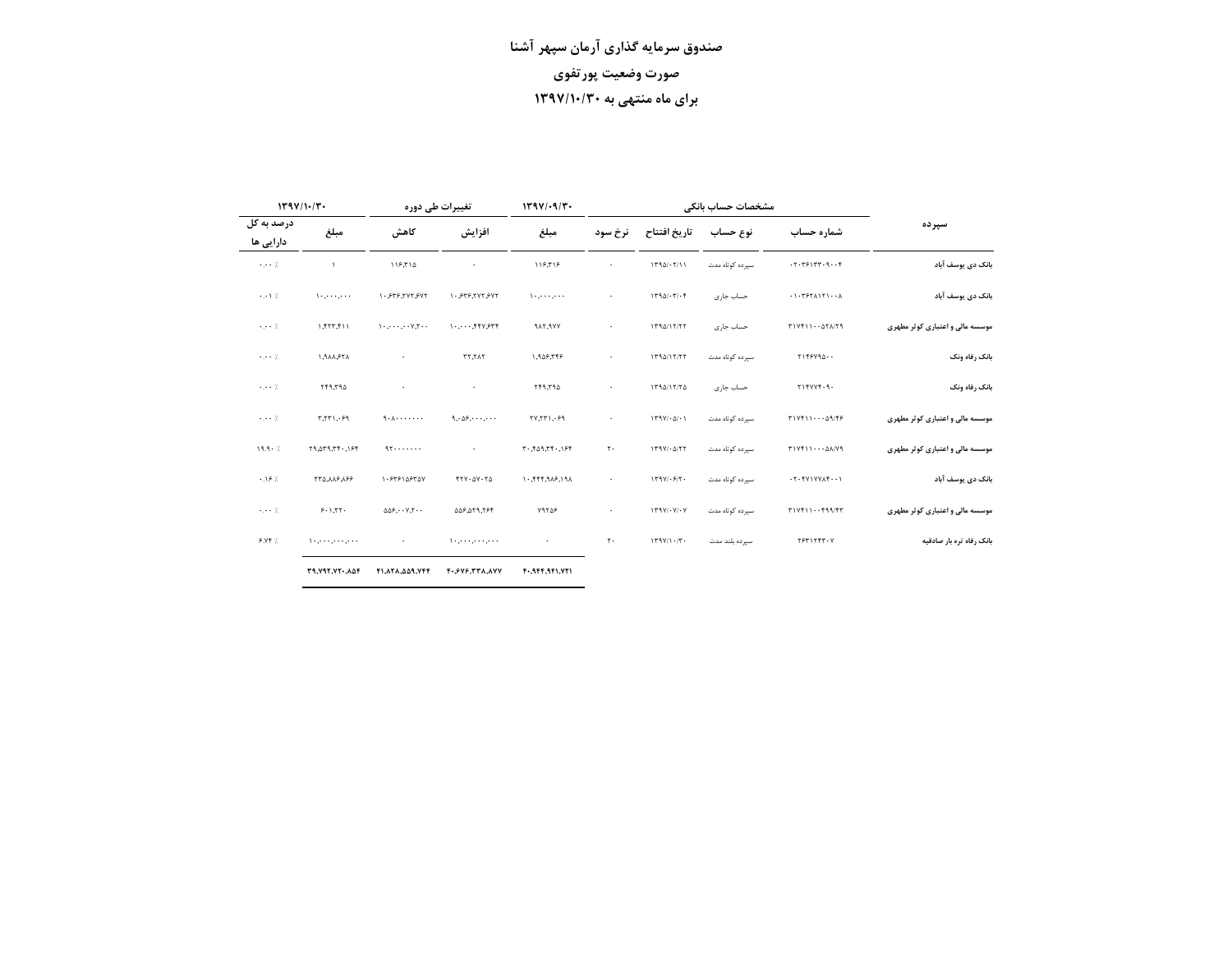|                                 | مشخصات              |              |                       |                     | طی ماہ                              |                                                                  | از ابتدای سال مالی تا پایان ماه                       |                      |                                                             |  |
|---------------------------------|---------------------|--------------|-----------------------|---------------------|-------------------------------------|------------------------------------------------------------------|-------------------------------------------------------|----------------------|-------------------------------------------------------------|--|
| توضيحات                         | تاريخ دريافت<br>سود | تاريخ سررسيد | نرخ سود               | در آمد سود          | هزينه تنزيل                         | خالص در آمد                                                      | در آمد سود                                            | هزينه تنزيل          | خالص در آمد                                                 |  |
| اجاره تامین اجتماعی-سپهر ۹۹۱۲۲۶ |                     | 1799/17/79   | ٢٠                    | 179775.4            |                                     | 159778.4                                                         | 111.174.177                                           |                      | ٢۴٨,٨٣۴,٠٩٥                                                 |  |
| مشاركت دولتي9-شرايط خاص9۰۹۰۹    |                     | $1799/-9/-9$ | ۱۵                    | 117511,747          |                                     | ١١٧,۶٨٨,٣۵٧                                                      | $Y \cdot \cdot \cdot \cdot \cdot \circ \Delta$ , $YY$ |                      | $Y \cdot \cdot \cdot \cdot \cdot \land Y \cdot \circ \cdot$ |  |
| شهرداری قم ۱۳۹۴- سیهر           |                     | 17911.17     | $\mathsf{r}\setminus$ | $-79757 -$          |                                     | $-79557 -$                                                       | 150.79.70.                                            |                      | 150.79.70.                                                  |  |
| مشارکت نفت و گاز پرشیا۹۷۰۱۲۳    |                     | 179V/177     | ٢٠                    | $\bullet$           |                                     | $\cdot$                                                          | 19,974,991                                            |                      | <b>N9.574.951</b>                                           |  |
| بانک دی یوسف آباد               | $\mathbf{r}$ .      |              | ٠                     | TT1                 |                                     | $\Gamma f$                                                       | 1٣۶,٣۶٢,٢٣١                                           | $\cdot$              | 1٣۶,٣۶٢,٢٣١                                                 |  |
| بانک دی یوسف آباد               | ٣٠                  |              | ۲۲                    | $\cdot$             | $\cdot$                             | $\cdot$                                                          | $T^{\ldots}$                                          | $\cdot$              | 571, 77                                                     |  |
| موسسه مالی و اعتباری کوثر مطهری |                     |              | ٢٢                    |                     | $\cdot$                             |                                                                  | ۰۰ ۶۰۴ بر ۳۴                                          | $\bullet$            | ۰۰ ۶۰۴ به ۳۴                                                |  |
| بانک رفاه ونک                   |                     |              | ٠                     | ۱۶,۷۷۶              | ۴−                                  | 15.7 <sub>A</sub>                                                | 797,7.7,97                                            | $\ddot{\phantom{0}}$ | 79.7.7.797                                                  |  |
| بانک تجارت اسکان                | $\mathbf{r}$        |              | $\mathcal{L}$         |                     | $\cdot$                             | $\cdot$                                                          | 9.557                                                 |                      | 9.577                                                       |  |
| موسسه مالی و اعتباری کوثر مطهری |                     |              | ٠                     | ٣,٥٥٣,٩۴٢           | 1.170                               | <b>F.AAT.AIY</b>                                                 | 157.0.771                                             | ۱,۱۸۶                | 157.49.070                                                  |  |
| موسسه مالی و اعتباری کوثر مطهری |                     |              | ٢٠                    | $\Delta$ ۶۲,٠١٨,۶۴۳ | T.A.                                | $\Delta \mathcal{F} \mathsf{Y}, \cdot \Delta \Delta \mathcal{F}$ | T, 17Y, 179, 91A                                      | ۲۷۳,۹۳۱              | <b>٣,١٢۶,٧٥٥,۶٨٧</b>                                        |  |
| بانک دی یوسف آباد               | ٢٠                  |              | ٠                     | 107,000,17          | $(T\Upsilon F,\Lambda\Lambda\cdot)$ | 127, 191, 7.4                                                    | ١٩٨,٢٢٢,٨٩١                                           | <b>FFAAT.</b>        | 910,105.91                                                  |  |
| موسسه مالی و اعتباری کوثر مطهری |                     |              |                       | P/Y, I              | $-\tau\tau$                         | ۱٬۷۵۱                                                            | ۶۴۱,۹۴۳                                               |                      | ۱۴۱,۹۴۲                                                     |  |
|                                 |                     |              |                       | 917.884.8.7         | (TTT, 9)                            | 918.98.811                                                       | F.AIA.TTA.VIA                                         | 147.948              | ۴,۸۱۷,۴۹۱,۷۶۷                                               |  |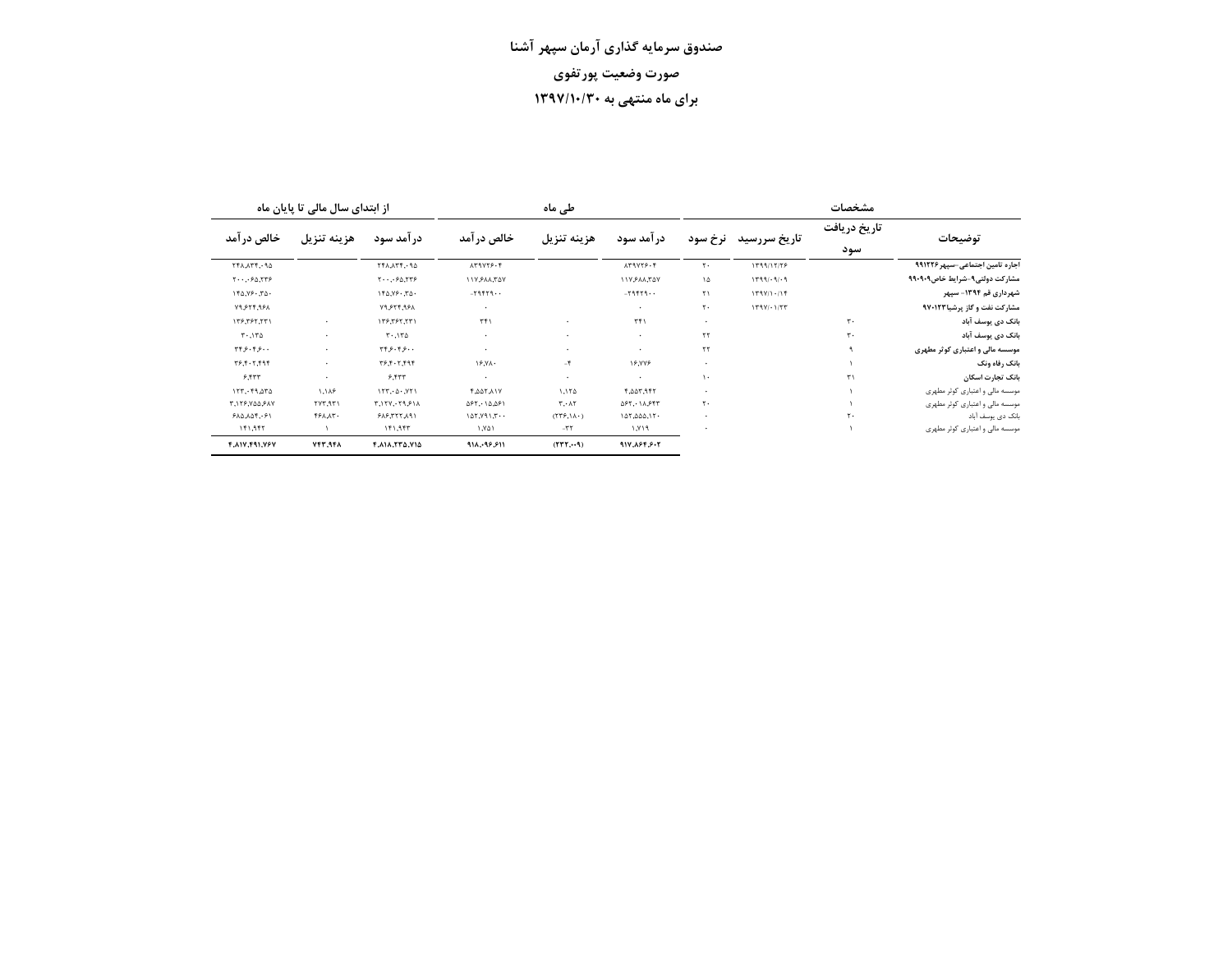|                               |                                                                                                                                                                                                                                                                          | اطلاعات مجمع                                                           |                                   |                    | طی ماہ       |                     |                                                                                                   | از ابتدای سال مالی تا پایان ماه                                   |                                                                      |
|-------------------------------|--------------------------------------------------------------------------------------------------------------------------------------------------------------------------------------------------------------------------------------------------------------------------|------------------------------------------------------------------------|-----------------------------------|--------------------|--------------|---------------------|---------------------------------------------------------------------------------------------------|-------------------------------------------------------------------|----------------------------------------------------------------------|
| نام شرکت                      | تاريخ مجمع                                                                                                                                                                                                                                                               | تعداد سهام متعلقه در زمان مجمع                                         | سود متعلق به هر سهم               | جمع درآمد سود سهام | هزينه تنزيل  | خالص درآمد سود سهام | جمع درآمد سود سهام                                                                                | هزينه تنزيل                                                       | خالص درآمد سود سهام                                                  |
| ايران خودرو                   | $179V/\cdot 17V$                                                                                                                                                                                                                                                         | TVV, I I T                                                             | ۶                                 | $\cdot$            | $\sim$       | $\cdot$             | <b>٢,٢۶٢,۶٧٨</b>                                                                                  | $\sim$                                                            | <b>T.TFT.FVA</b>                                                     |
| ملی صنایع مس ایران            | $\Upsilon \uparrow \Upsilon \uparrow \vee / \cdot \Upsilon / \Upsilon \vee$                                                                                                                                                                                              | $\lambda_1,\ldots,\ldots$                                              | ١Δ٠                               | $\cdot$            | $\cdot$      | $\cdot$             | $\Delta \Delta \cdot 1 + \cdots$                                                                  | $\sim$                                                            | $\setminus \bigtriangleup _{1},\cdots ,\cdots ,$                     |
| توسعهمعادن وفلزات             | $\uparrow \uparrow \uparrow \uparrow / \cdot \uparrow / \uparrow \uparrow$                                                                                                                                                                                               | $\uparrow$ 11,174                                                      | $\tau \cdots$                     | ٠                  |              | $\cdot$             | $\lambda$ , $\tau$ , $\tau$ , $\cdots$                                                            | $\sim$                                                            | $\lambda$ ٢,٢٢٧,٠٠٠                                                  |
| سرامیک های صنعتی اردکان       | $179V/\cdot\Delta/11$                                                                                                                                                                                                                                                    | $\Delta \Delta \cdot$ , $\cdot \cdot \cdot$                            | $\Delta$ .                        | ٠                  |              |                     | $\mathsf{YV}\mathsf{A}\cdots\mathsf{A}\cdots$                                                     | $\lambda$ 797,77 $\lambda$                                        | <b>٢۶,٢٠٧,٥٧٢</b>                                                    |
| بالايش نفت اصفهان             | $\setminus \tau \mathop{}\!\mathrm{\mathop{}\!\mathrm{\mathop{\scriptstyle\mathrm{Y}^\circ}}\mathop{}\!\mathrm{\mathop{\scriptstyle\mathrm{Y}^\circ}}\mathop{}\!\mathrm{\mathop{\scriptstyle\mathrm{Y}^\circ}}\mathop{}\!\mathrm{\mathop{\scriptstyle\mathrm{Y}^\circ}}$ | $\mathbf{Y}_0, \ldots$                                                 | $r \cdot \cdot$                   |                    |              |                     | $Y\Delta, \cdots, \cdots$                                                                         | 7,99.079                                                          | $VT, \neg T, \neg TY$                                                |
| معدنی و صنعتی گل گهر          | $\mathcal{N} \cap \mathcal{N}/\cdot \mathcal{N}/\cdot \mathcal{V}$                                                                                                                                                                                                       | $v \cdots$                                                             | $\mathcal{L}\Delta$ .             | $\cdot$            |              | ÷,                  | $400, \cdots, \cdots$                                                                             | $\sim$                                                            | $f \triangle \triangle$ , ,                                          |
| يتروشيمى فئاوران              | $\upgamma\upgamma\gamma\cdot\upgamma\wedge\upgamma\cdot\upgamma\wedge\upgamma\wedge\upgamma\wedge\upgamma\wedge\upgamma$                                                                                                                                                 | $\Delta$ - ,<br>7 - $\Upsilon$                                         | $\Delta, \cdots$                  | ×,                 |              |                     | $\mathsf{Y} \Delta \mathsf{Y}, \cdot \; \mathsf{Y} \Delta, \cdot \; \cdot \; \cdot$               | $\sim$                                                            | $\Upsilon \Delta \Upsilon, \cdot \Upsilon \Delta, \cdot \cdot \cdot$ |
| فولاد مباركه اصفهان           |                                                                                                                                                                                                                                                                          | $\mathbf{Y}_1,\cdots,\mathbf{Y}_{n-1}$ .                               | $\mathbf{Y}\Delta$ .              | ٠                  |              |                     | $\Delta$ - - , - - - , - - -                                                                      | ١٩,٧٣۶,٨۴٢                                                        | ٨۵/, ٣۶٣, ٨٩                                                         |
| كالسيمين                      | $\upgamma \upgamma \upgamma / \cdot \upgamma / \cdot \circ$                                                                                                                                                                                                              | $T \leftrightarrow \cdots$                                             | $\mathfrak{s}\ldots$              | ٠                  |              |                     | $\lambda \lambda + \ldots + \lambda + \lambda$                                                    | 157,7.7                                                           | <b>۱۷۹,۸۷۶,۷۹۷</b>                                                   |
| كارخانجات قند قزوين           | $\uparrow\uparrow\uparrow\uparrow/\uparrow\uparrow\uparrow\uparrow\uparrow\uparrow$                                                                                                                                                                                      | 10.7.74                                                                | $\Delta \cdot \cdot$              | ×.                 |              |                     | $Y\Delta, \cdots, \cdots$                                                                         | YYY,YY                                                            | YF, TTV, TAA                                                         |
| يتروشيمى شازئد                | $\uparrow\uparrow\uparrow\uparrow/\cdot\uparrow\uparrow\uparrow\uparrow\cdot$                                                                                                                                                                                            | 5,555,574                                                              | $\mathfrak{s}\ldots$              | $\cdot$            | $\mathbf{r}$ | $\cdot$             | 1,777,795,1.                                                                                      | $\sim$                                                            | 1,777,795,1.                                                         |
| توكاريل                       | $\uparrow \uparrow \uparrow \uparrow / \cdot \uparrow / \uparrow \uparrow$                                                                                                                                                                                               | $\Upsilon \vee \hat{r}, \cdots$                                        | 19.                               | $\cdot$            |              |                     | $\Delta \Upsilon, \Upsilon \Upsilon$ , $\cdot$ , $\cdot$ .                                        | $\sim$                                                            | $\Delta \Upsilon, \Upsilon \Upsilon$ , $\cdot$ , $\cdot$ .           |
| يتروشيمى زاكرس                |                                                                                                                                                                                                                                                                          | $1 + \cdot$ , $\cdot \cdot \cdot$                                      | $Y, Y \cdot \cdot$                |                    |              |                     | $Y^{\mu}$ . $, \cdots, \cdots$                                                                    | $\sim$                                                            | $Y\mathfrak{h}_1,\dots,\dots$                                        |
| سرمایه گذاری خوارزمی          | $179V/\cdot V/TA$                                                                                                                                                                                                                                                        | $\mathbf{Y}_1,\ldots,\mathbf{Y}_n$ .                                   | $\Delta \cdot$                    |                    |              |                     | ومعي ومعيدون                                                                                      | 9.7Y7.9.                                                          | $9 - 575.97$                                                         |
| صئايع يتروشيمى خليج فارس      | $\uparrow \uparrow \uparrow \uparrow \uparrow / \uparrow \uparrow \uparrow \uparrow \uparrow \uparrow \uparrow \uparrow \uparrow \uparrow \uparrow \uparrow \uparrow$                                                                                                    | ۱۹۲٫۶۸۱                                                                | ۴٣.                               | ٠                  |              |                     | ٠٦٨, ٢٥٢, ٨٢                                                                                      | $\sim$                                                            | ٠٦٨, ٢٥٨, ٨٢                                                         |
| س. نفت و گاز و پتروشیمی تأمین | $\uparrow\uparrow\uparrow\uparrow/\cdot\vartriangle/\uparrow\cdot$                                                                                                                                                                                                       | $\tau, \ldots, \ldots$                                                 | $1\Delta$                         | $\cdot$            |              | $\cdot$             | $\mathcal{P} \leftrightarrow \mathcal{P} \leftrightarrow \mathcal{P} \leftrightarrow \mathcal{P}$ | $\tau \Delta, \tau \cdot \tau, \cdot \Uparrow \Delta$             | $\Delta$ ۶۴,۷۹۶,۹۰ $\Delta$                                          |
| گروه صنعتی پاکشو              | $\uparrow \uparrow \uparrow \uparrow / \cdot \uparrow / \uparrow \uparrow$                                                                                                                                                                                               | $\lambda$                                                              | $\cdot \cdot \Delta$              | ٠                  |              |                     | $\Delta \Delta \cdot 1 + \cdots$                                                                  | $\sim$                                                            | $\Lambda \Delta \cdot \Box \cdot \cdot \cdot \Box \cdot \cdot \cdot$ |
| يتروشيمى ميين                 |                                                                                                                                                                                                                                                                          | $\Lambda_1\Lambda_2\cdots\Lambda_n\Lambda_n$                           | $\lambda, \Delta$                 |                    |              |                     | $1, 1, 2, \ldots, 2, 1, 1$                                                                        | $\sim$                                                            | $1, 1, 2, \ldots, 2, 1, 1$                                           |
| معدنى كيمياى زنجان كستران     | $179V/\cdot 177$                                                                                                                                                                                                                                                         | 155                                                                    | $\mathfrak{s}\cdot\cdot$          | ×.                 |              |                     | $VT, Y \cdot \cdot \cdot, \cdot \cdot \cdot$                                                      | $\uparrow, \uparrow \uparrow \cdot, \downarrow \uparrow \uparrow$ | ٨٩,١۶٨. ٧٠                                                           |
| بالايش نفت تهران              | $\setminus \tau \mathop{}\!\mathrm{\mathop{}\!\mathrm{\mathop{\scriptstyle\mathrm{Y}^\circ}}\mathop{}\!\mathrm{\mathop{\scriptstyle\mathrm{Y}^\circ}}\mathop{}\!\mathrm{\mathop{\scriptstyle\mathrm{Y}^\circ}}\mathop{}\!\mathrm{\mathop{\scriptstyle\mathrm{Y}^\circ}}$ | $1 - 1 - 1 - 1$                                                        | 15.                               | $\cdot$            |              | $\cdot$             | $\Upsilon, \cdots, \cdots$                                                                        | $\Delta$ 17, 1 $\Delta$ A                                         | ١٢,۴٨۶,٨۴٢                                                           |
| کشت و صنعت شهداب ناب خراسان   | $\setminus \Upsilon \mathfrak{f} \mathfrak{f} / \cdot \mathfrak{f}/\Upsilon \cdot$                                                                                                                                                                                       | $\forall \cdots, \cdots$                                               | ٢γ.                               | $\blacksquare$     |              | $\cdot$             | $\Delta \mathbf{f}_1, \ldots, \ldots$                                                             | <b>۱۳۱٬۵۷۹</b>                                                    | ۵۱,۸۶۸,۴۲۱                                                           |
| به برداخت ملت                 | $179V/\cdot 7/19$                                                                                                                                                                                                                                                        | $\mathbf{Y} \Delta \cdot \mathbf{y} \cdot \mathbf{y} \cdot \mathbf{y}$ | ۱٫۹۶۰                             | $\cdot$            |              | ٠                   | F9.1.1.1.1.1.1.1                                                                                  | $\sim$                                                            |                                                                      |
| پتروشیمی پارس                 | $\uparrow\uparrow\uparrow\uparrow\uparrow\uparrow\uparrow\uparrow\uparrow\uparrow\uparrow\uparrow$                                                                                                                                                                       | YPA, I                                                                 | $\mathfrak{k},\mathsf{V}\Delta$ . | $\sim$             | $\epsilon$   | $\cdot$             | $\mathfrak{q},\cdot\mathfrak{1}\cdot\mathfrak{N}\Delta\cdot$                                      | ۲۶۱,۲٧λ                                                           | λ,۶۴۹,۳٧٢                                                            |
|                               |                                                                                                                                                                                                                                                                          |                                                                        |                                   | $\bullet$          | $\bullet$    | $\bullet$           | $Y, F - 1, T - \Delta, -\Delta\Lambda$                                                            | ٧٥٫٠۶٨,٨١٣                                                        | Y, TY9, TY9, TFA                                                     |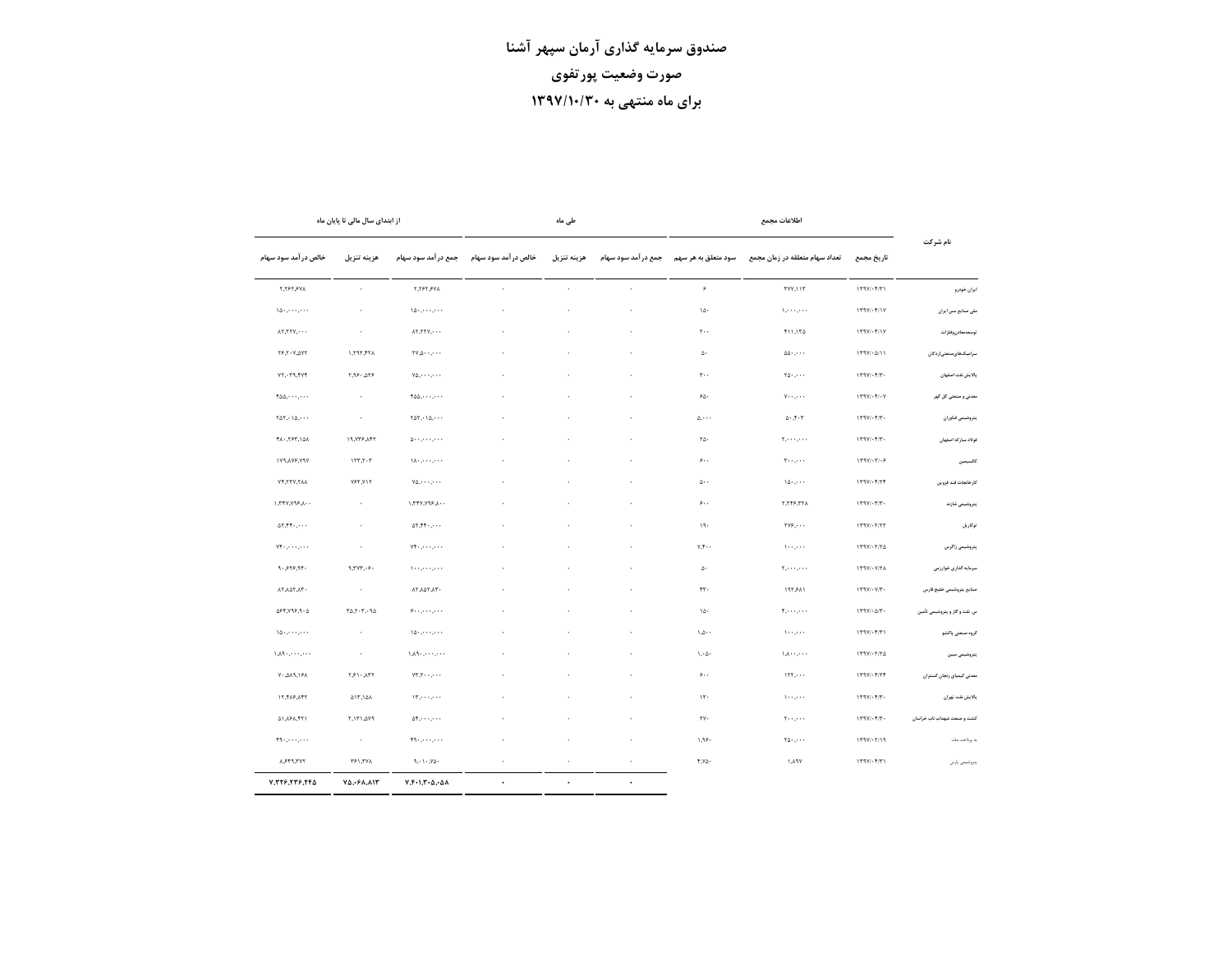از ابتدای سال مالی تا پایان ماه

| ماه |  |
|-----|--|
|-----|--|

| سود و زیان ناشی از تغییر                                                                  |                                                      |                                          | تعداد                                              | سود و زیان ناشی از تغییر                                                                   |                                            |                                                                                      | تعداد                                | نام شرکت                        |
|-------------------------------------------------------------------------------------------|------------------------------------------------------|------------------------------------------|----------------------------------------------------|--------------------------------------------------------------------------------------------|--------------------------------------------|--------------------------------------------------------------------------------------|--------------------------------------|---------------------------------|
| قىمت                                                                                      | ارزش دفتری                                           | بهای فروش                                |                                                    | قىمت                                                                                       | ارزش دفتري                                 | بهای فروش                                                                            |                                      |                                 |
| (115, 595, 691)                                                                           | ۲.۶۶۶.۳۱۴.۵۶۱                                        | 1.501.170                                | $Y_1, \ldots, Y_n$                                 | (94.9.9.0)                                                                                 | 1.4.19.779.0                               | $Y.f\Delta 1.AY\cdot \Delta \cdot \cdot$                                             | 1.1.1.1.1.1.1                        | ساييا                           |
| (1.7, 1.17, 7.77)                                                                         | T.1Y.5Y5.Y                                           | ٢.٩٢٧.١۴۶.٧۴٣                            | 1,716,114                                          | ٢٥,٥٧٥,٧۶٩                                                                                 | $7.9 - 1.0Y - 9Yf$                         | 7.977.149.747                                                                        | 1.٢٨۶.١٨۴                            | مخابرات ایران                   |
| $(\lambda \mid \Upsilon, \cdot \mid \mathcal{F} \mathfrak{f}, \cdot \Upsilon \mathsf{Y})$ | V,950,719,9AY                                        | 10,157,167,96.                           | $\mathbf{y}$                                       | $(T - F \wedge TY, \Delta)$                                                                | $Y.$ $Y.$ $Y.$ $9.9.$                      | 1, 177, 107, 90.                                                                     | $\mathbf{y}, \mathbf{y}, \ldots$     | ملی صنایع مس ایران              |
| $(Y \Delta Y, Y \Delta Y)$                                                                | $Y, \cdot \cdot 9, Y \wedge \cdot \cdot \cdot \cdot$ | ١.٧۵۵.٨٣۴.٠٨٧                            | ۷۸۴٬۴۴۴٬۱                                          | (1.7, NYX, T)                                                                              | PAY, Y17, T91                              | ١.٧٥٥.٨٣۴.٠٨٧                                                                        | ۱٬۹۹۹٬۹۸۷                            | پارس خودرو                      |
| 179,777,177                                                                               | $\lambda$ ۴,۴۱۸,۸۱۵                                  | ٢٢٣,٧٥٥,٩۶٢                              | 0.0000                                             | <b>FR.VIT</b>                                                                              | YYY,Y5Y0.                                  | ٢٢٣,٧٥٥,٩۶٢                                                                          | 0.0000                               | توسعهمعادن وفلزات               |
| ٢٢,٣٩٣,٧٧                                                                                 | 171,977,777                                          | ٢۵۶,٢١٧,٣۵١                              | ۷۶٬۷۱۹                                             | $T\Delta, 11, \Delta f1$                                                                   | $YY1,Y-0,\lambda Y$                        | ٥٦/٢١٧.٢٥١                                                                           | Y5.19                                | سرامیکهایصنعتیاردکان            |
| ١,١۴٧,٥٢٢,١٨٠                                                                             | ١,٧٩۶,۴۵٢,٠٧٠                                        | ٠۵٦, ٢٧۴, ٣٩٢, ٢                         | $f_0, \ldots$                                      | 1,941,74.                                                                                  | $Y, 9Y_0, Y_7, \ldots$                     | ٠۵٦, ١٧۴, ١٩٣, ٢                                                                     | $f_0,\ldots$                         | معدنی و صنعتی گل گهر            |
| 117,119,177                                                                               | 1.77.099.997                                         | 1.517, 117, 117, 1                       | $r \cdots$                                         | 117,119,177                                                                                | 1.77.799.997                               | 1.577, 917, 1                                                                        | $\mathbf{r} \cdot \cdot \cdot \cdot$ | س. صنایعشیمیاییایران            |
| ١۵,۶٣١,۵٣٨,۴٢١                                                                            | ٧٩.٥٢٢,٩٨۶,٥٧٩                                       | 10.105.050                               | والمتروم والمراوية                                 | $f, \mathcal{N} \cdot f, \mathcal{N} \triangle \mathcal{N}, \mathcal{N} \cdot \mathcal{N}$ | $Y \wedge Y$ , $Y \wedge Y$ , $Y \wedge Y$ | 10.105.070                                                                           | والمعير والمراوية                    | بانک ملت                        |
| ۱٬۰۴۳٬۸۴۱٬۸۶۶                                                                             | 777,7YY,4PA7                                         | ۰۰ ۱۶٫۶/۹٫۶۳۴.۳                          | $T, T, \cdots, \cdots$                             | $YFA, T\Delta F, F \cdots$                                                                 | .007,007,04.7                              | ۲٬۹۳۹٬۶۱۶٬۲۰۰                                                                        | $\mathbf{y}, \mathbf{y}, \ldots$     | بانک تجارت                      |
| (1.907.999.1)                                                                             | .47, 11, 11, 77, 79                                  | 0.79.171.076                             | $T_1, \ldots, \ldots$                              | $1.7, 7.7, \ldots$                                                                         | 0.711,017.017.0                            | 0.79.177.0.04                                                                        | $T_1, \ldots, \ldots$                | حفارى شمال                      |
| $(117.115.4 \cdot \cdot)$                                                                 | $\cdot$ . $\lambda$ $779$ , $110$ , $7$              | $Y, Y, Y, \Lambda$                       | $\mathbf{Y}_1 \cdot \cdot \cdot \cdot \cdot \cdot$ | $197 \lambda YT, \cdots$                                                                   | $1.9117.97V, \cdots$                       | $\uparrow,\upharpoonright\cdot\upharpoonright\wedge\wedge\upharpoonright\cdot\ldots$ | $T_1 + \cdots + \cdots$              | سرمایه گذاری خوارزمی            |
| $(Y \wedge T, T \wedge T)$                                                                | $YY \cdot 1 \cdot 5.95Y$                             | ٣٦٥,٢٧٢,٥٣٩                              | ۱۵۹٬۹۲۵                                            | $(XY, Y \Delta Y, P \Delta F)$                                                             | 974,677,747                                | ٣٦٥,٢٧٢,٥٣٩                                                                          | ۱۵۹٬۹۲۵                              | صنايع يتروشيمى خليج فارس        |
| 16.692.14                                                                                 | 1, Y 9 1, 2 Y 9, 1 4 Y                               | 1.11.19.140                              | $\mathcal{L}$                                      | $Y,Y \triangle \Lambda$ , $Y \triangle$                                                    | 1,11,1,19,974                              | 1,1,1,1,1,1,0,0,0                                                                    | $1 - 1 - 1 - 1$                      | شرکت ارتباطات سیار ایران        |
| ٨۵٨,١٥٩,١٩٢                                                                               | 1.971.09.997                                         | Y, YY, Y1, Y0.                           | $\mathbf{r} \cdot \cdot \cdot \cdot$               | 677,797,766                                                                                | 1.211.211.76                               | Y, YY, Y1, Y0                                                                        | $r \cdots$                           | شركت آهن و فولاد ارفع           |
| $277.0 - 7.7 - 7.7$                                                                       | ٢.٢٩۵.٢٣٩.٢٨٩                                        | 7.٥٩٧,٥۴۴,٧٢٥                            | $9 \cdot 10 \cdot 10$                              | $(T \cdot T, 1T \Delta, TVA)$                                                              | 9.1.99.1.04                                | 7,٥٩٧,٥۴۴,٧٢٥                                                                        | ۱۰۰٬۰۰۰                              | پتروشیمی مبین                   |
| (771, 779, 777)                                                                           | $1.77.51Y$ , $fAY$                                   | 777, 777, 767, 1                         | 949,774                                            | ۹۵ ۰٬۵۷۹٬۶۴                                                                                | 1,810, 197, 541                            | ١.٣٥٩.٢٣٧.٧۴٣                                                                        | 949,774                              | گروه پتروشیمی س. ایرانیان       |
| 0.91.91.940                                                                               | $Y1\Lambda, YY\Lambda$ 91                            | 777.947.799                              | $0 \cdot \cdot \cdot 0$                            | <b>TA.YY9.۶۲Y</b>                                                                          | ٢٣٥.١۶٣.۶٣٩                                | 777.947.799                                                                          | $0 \cdot \cdots 0$                   | يالايش نفت تهران                |
| 147.779.14                                                                                | 6.10.719.91                                          | $Y,Y$ . $f$ , $f$ $f$ $T$ , $f \wedge$   | 1.1.1.1.1.1                                        | $YY^{\dagger}A \cdot A$ , $Y\Delta$                                                        | 9.919570                                   | $Y,Y-f,fFT,Y_0.$                                                                     | 1.1.1.1.1.1                          | تولیدی چدن سازان                |
| (175, 795, 795)                                                                           | ۴۷۰, ۳٫۵۱۶۶۳۱,۴۷۰                                    | 7, 71, 779, 787                          | $T - T - \Lambda T$                                | 185,118,318                                                                                | 5.75.10.50.77.7                            | 337,777,787,78                                                                       | $T - T - \Lambda T$                  | سنگ آهن گهرزمین                 |
| (1YY,YYY)                                                                                 | 937,777                                              |                                          |                                                    |                                                                                            |                                            |                                                                                      |                                      | ح . توسعهمعادن,وفلزات           |
| ٢                                                                                         | (5)                                                  |                                          |                                                    |                                                                                            |                                            |                                                                                      |                                      | فولاد مباركه اصفهان             |
| $\Delta \Delta f, \Delta \cdot T, T \cdot 1$                                              | 1.1115.11.77                                         | $T, Yff, 11f, f \cdot T$                 | F.F.A                                              | 96,957,716                                                                                 | TSTV, 1 ASSAV                              | $T, Yff, 11f, f \cdot T$                                                             | f.f.A                                | اسنادخزانه-م١٠بودجه٩۶-٩٨٠٩١١    |
| 1,701,77.461                                                                              | 9557,791,717                                         | ٢٩,٨٢٠,٥٧٨٧                              | 9.400                                              | 1.1750.991                                                                                 | Y SYT, YAT, TY.                            | YAX0,YAA,991                                                                         | 9,400                                | اسنادخزانه-م۱۴بودجه۹۶-۹۸۱۰۱۶    |
| (017, 117, 70)                                                                            |                                                      | 1,941,4.7,874                            | $\Delta$                                           | (6Y7,99Y,7Y)                                                                               | $f, 999, 790, \cdots$                      | ۲٬۹۵۱٬۴۰۷٬۶۲۵                                                                        | $\Delta$                             | اجاره تامین اجتماعی-سپهر ۹۹۱۲۲۶ |
| $f \wedge Y, T \vee T, \Delta \cdots$                                                     | $\lambda, \Delta$ . $9, 197, \Delta$                 | 1.997,940                                | $\mathcal{N} \cdot \mathcal{N} \cdot \mathcal{N}$  |                                                                                            |                                            |                                                                                      |                                      | مشاركت دولتي4-شرايط خاص909.9    |
| 19.570.777.9                                                                              | 84.47.744.87.74                                      | $1 - F, \Gamma \Gamma - \cdots + \Gamma$ | 79.757.179                                         | 9.9991994                                                                                  | 81.808.019.1.6                             | 90.779.9.0.171                                                                       |                                      | جمع کل                          |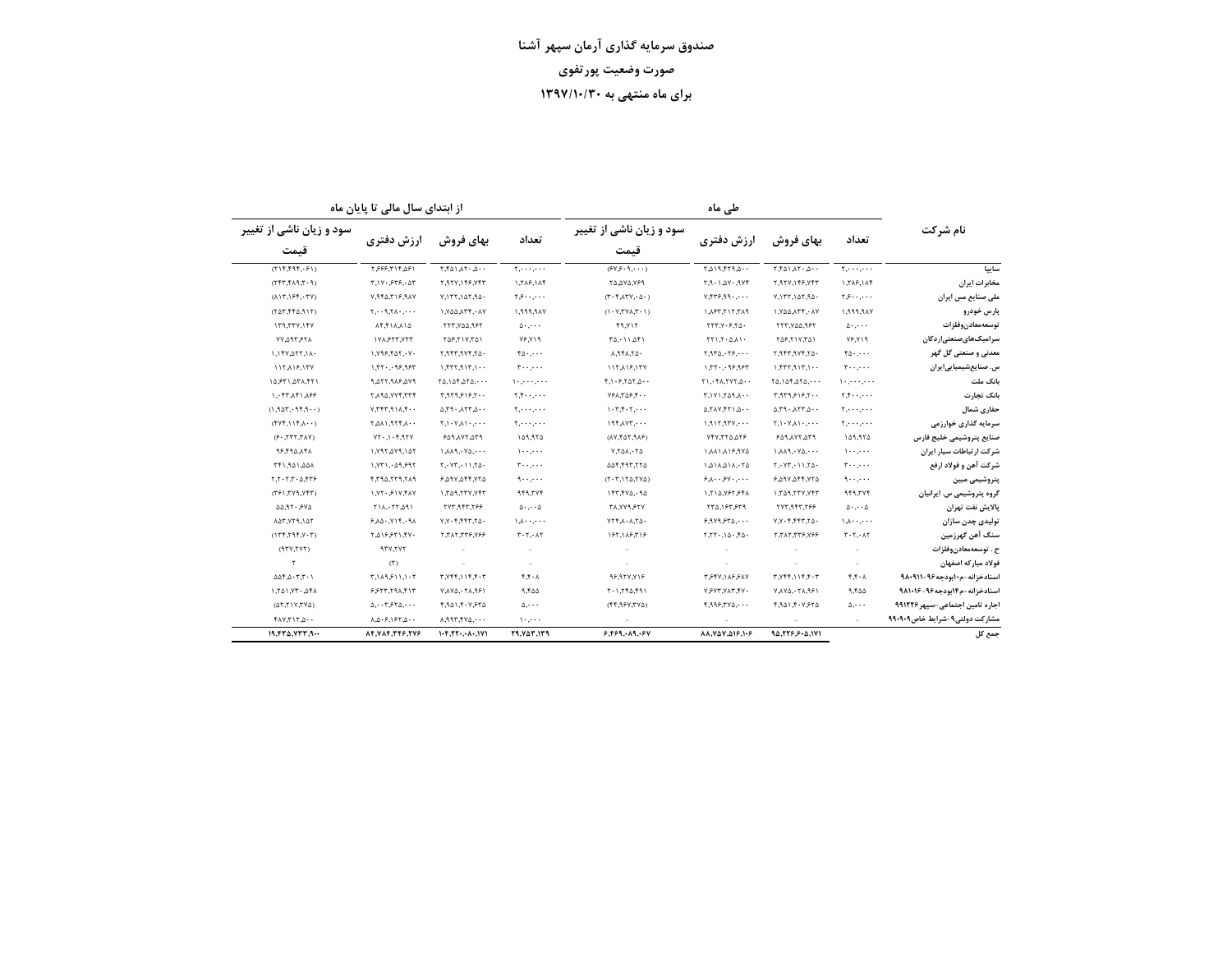|  |  | از ابتدای سال مالی تا پایان ماه |  |  |
|--|--|---------------------------------|--|--|
|  |  |                                 |  |  |

|                                                                                | از ابتدای سال مالی تا پایان ماه                 |                                                           |                                                  | طی ماہ                  |            |           |       | نام شرکت                       |
|--------------------------------------------------------------------------------|-------------------------------------------------|-----------------------------------------------------------|--------------------------------------------------|-------------------------|------------|-----------|-------|--------------------------------|
| سود و زیان ناشی از فروش                                                        | ارزش دفترى                                      | بهای فروش                                                 | تعداد                                            | سود و زیان ناشی از فروش | ارزش دفترى | بهای فروش | تعداد |                                |
| <b><i>IIV, TYA, IYY</i></b>                                                    | ١,٨٩٣,٧٧٢,۶۴١                                   | $Y, Y \cup Y, Y \in \mathcal{S} \cup \mathcal{S}$         | $\mathbf{r}\Delta\cdot\mathbf{r}\cdot\mathbf{A}$ |                         |            |           |       | نفت ايرانول                    |
| 959,797,719                                                                    | $Y, YY \cdot Y \cdot Y, Y \wedge Y$             | 7.7.79.997.7.7                                            | $9 \cdots$                                       |                         |            |           |       | معدنی و صنعتی گل گهر           |
| ١,١٣٧,٩٩٧,٧٩٥                                                                  | Y55757157A                                      | A.A.7.919.777                                             | $Y, \cdots, \cdots$                              |                         |            |           |       | گروه صنایع کاغذ یارس           |
| $(T \cdot T \cdot \Delta)$                                                     | <b>Y7A, PAT, I</b>                              | 1,709,777                                                 | $\mathcal{N} \cdot \mathcal{F}$                  |                         |            |           |       | معدنى املاح ايران              |
| $(\Delta\Delta\lambda,\mathfrak{k}\setminus\Delta,\mathfrak{l}\uparrow\Delta)$ | $T_{A} \cdot \Delta A T_{A} \cdot T \Delta$     | .951, 191, 797, 7                                         | $1 - 1 - 1$                                      |                         |            |           |       | پتروشیمی زاگرس                 |
| 118,548,.18                                                                    | $\Delta f1, ffV, \Delta 9$                      | ٢٥٧,٢٢٣,٠٧٥                                               | $1 - 1 - 1$                                      |                         |            |           |       | شركت آهن و فولاد ارفع          |
| ۴۹۸,۶۲۲,۶۹۳                                                                    | $Y, P \Delta P, \cdot \Delta Y, \cdot \cdot Y$  | $T, 1 \Delta F, 5 V 9, V \cdots$                          | <b>VF.A9Y</b>                                    |                         |            |           |       | پتروشیمی پارس                  |
| $(7\lambda)$ , $(\lambda 7)$                                                   | Y1, A1.511                                      | $P77, V \cdot \lambda, \cdot 7$                           | T1.00.                                           |                         |            |           |       | ح . توسعەمعادنوفلزات           |
| (TT,Y99,TY0)                                                                   | $T\Delta T, \Delta 19, T\Delta$                 | $T19, Y\Delta T, 56$                                      | $10, \cdots$                                     |                         |            |           |       | سازه پویش                      |
| $(\lambda, \mathsf{f} \lambda \mathsf{f}, \mathsf{f} \Delta \mathsf{Y})$       | 141,191,19.                                     | 7.9.7YY,7.777                                             | $\lambda \cdot \ldots$                           |                         |            |           |       | دادەپردازىايران                |
| 1.17.777.170                                                                   | 0.257.77.799                                    | 6.272.74.576                                              | <b>7,641,177</b>                                 |                         |            |           |       | سرمایه گذاری گروه توسعه ملی    |
| ٣,٩٣٧,٥٩٧,۶٧٢                                                                  | $F\Lambda \Upsilon V, T\Lambda \Lambda V$       | ١٠.٧٧۴.۶٣۶.٥۴٣                                            | 1.5                                              |                         |            |           |       | بتروشيمى مبين                  |
| ۵۵۶,۴۰۶,۵۴۴                                                                    | Y. FAA A FA, 19A                                | $\lambda$ , $\lambda$ , $\lambda$ , $\lambda$ , $\lambda$ | ۱٬۶۹۹٬۹۹۵                                        |                         |            |           |       | پالايش نفت تهران               |
| ٢٩٨،٥٩٦،٢٩٥                                                                    | $\lambda$ , $f \Delta 9$ , $f \cdot \ldots f Y$ | <b>7PLATT, ATA.P</b>                                      | $f_1, \ldots, \ldots$                            |                         |            |           |       | سرمايەگذارىصندوقبازنشستگى      |
| $(PA^{\dagger}, Y^{\dagger}, Y^{\dagger}, Y^{\dagger})$                        | $1, \Delta 07, Yf\Lambda, \cdots$               | 1,00.7Yf,011                                              | $r \cdots$                                       |                         |            |           |       | كالسيمين                       |
| ٥٧.٥٩٣٩.٥٢٩.٥٧                                                                 | 11,711,9.9,119                                  | ٧٣,٢٧٤,٥٥٥,٢٧٣                                            | $9.1 \cdot 1.0$                                  |                         |            |           | -     | س. نفت و گاز و پتروشیمی تأمین  |
| 777,709,199                                                                    | 1.157.57.7.7                                    | ١.۴٨۶.٣٢٠.١۶٨                                             | 911,190                                          |                         |            |           |       | توسعهمعادنوفلزات               |
| ٢٨٥,٢٣٧,٣٩٥                                                                    | 1.1.7.7.7.19A                                   | ١٧١,٤٤١,٥٩٣                                               | $\Delta$ - , $\tilde{\tau}$ - $\tau$             |                         |            |           |       | بتروشيمى فناوران               |
| (60, 557, 759)                                                                 | $1.7 - \lambda. YY - T\lambda Y$                | $1.1$ $57.75$ $4.10$                                      | 1, 1, 1, 2, 3, 4                                 |                         |            |           |       | ریل پردازسیر                   |
| (1AT,1YY,AFF)                                                                  | 1.709.179                                       | 1,177,941,448                                             | $\tau \cdots$                                    |                         |            |           |       | صنعتى بهباك                    |
| <b>TT, FVA</b>                                                                 | T.79.YY                                         | 7. - 71. 744                                              | $T,T \cdot \cdot$                                |                         |            |           |       | گروه کارخانجات صنعتی تبرک      |
| ١۶,٩۴٨,٧۴۵                                                                     | <b>٢٩٩,٥٩٩,٥۶٧</b>                              | T19.251.717                                               | $\mathbf{y} \cdot \mathbf{y} \cdot \mathbf{y}$   |                         |            |           |       | توسعه صنايع بهشهر (هلدينگ      |
| <b>ATAILAGA</b>                                                                | ٣۶٢,٣٧٣,۶۴٩                                     | TIV AAA, TIV                                              | $0 \cdot \cdot \cdot \cdot \cdot$                |                         |            |           |       | سرمایه گذاری خوارزمی           |
| $(T, P \Lambda P, I \Gamma P)$                                                 | ٢٠٧,١۵۶,٧۶٨                                     | $F - T$ , $FV - F$                                        | $\mathbf{y} \cdot \mathbf{y} \cdot \mathbf{y}$   |                         |            |           |       | سرمایه گذاری توسعه صنایع سیمان |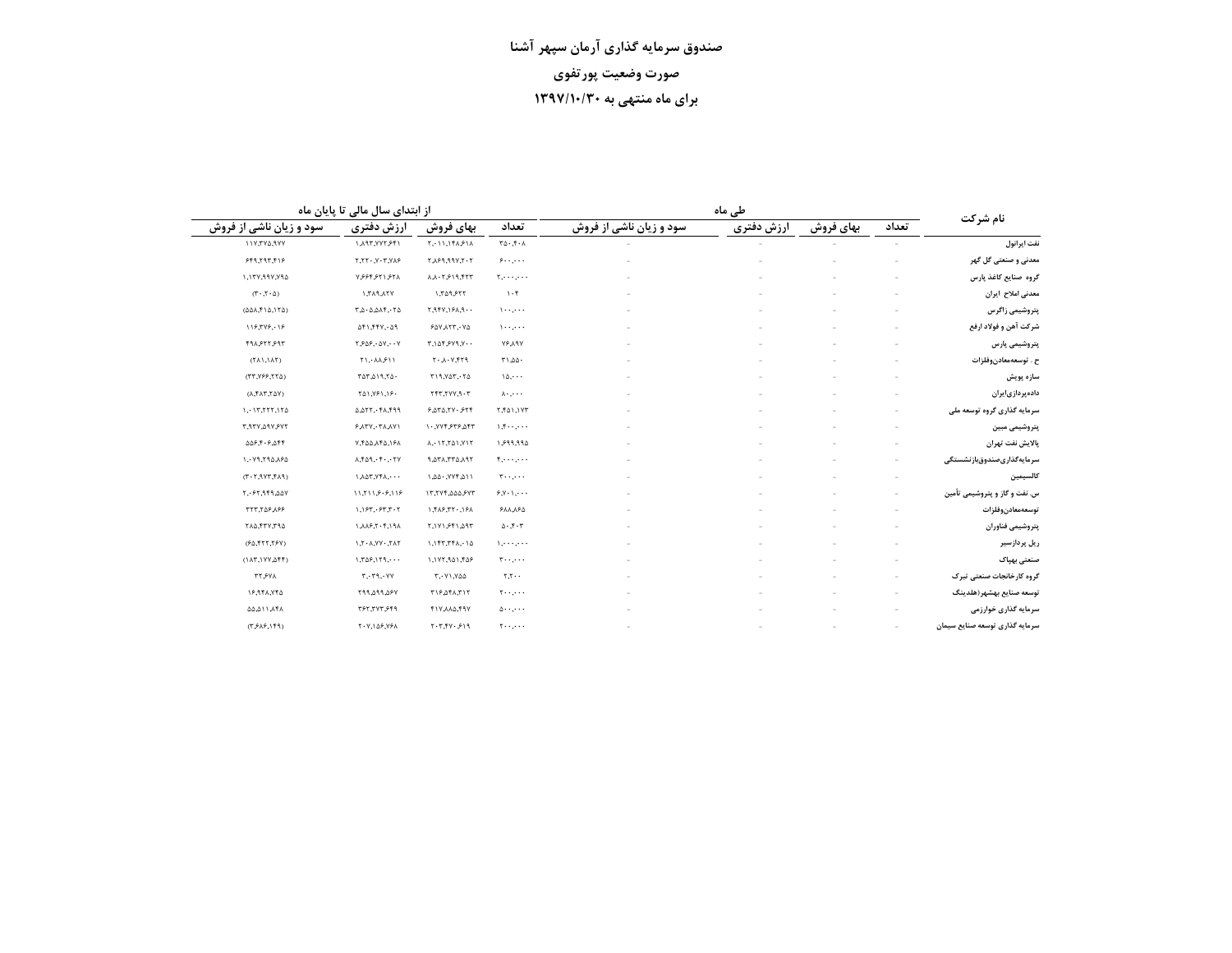| از ابتدای سال مالی تا پایان ماه                                                  |                                                           |                                                       |                         | نام شرکت             |       |                                    |
|----------------------------------------------------------------------------------|-----------------------------------------------------------|-------------------------------------------------------|-------------------------|----------------------|-------|------------------------------------|
| ارزش دفترى                                                                       | بهای فروش                                                 | تعداد                                                 | سود و زیان ناشی از فروش | بهای فروش            | تعداد |                                    |
| ١٨ ٥.٧ ٠٩ ٠٩٣٩                                                                   | ٧٧,۶٢٩,۶٩٧,٢۶٧                                            | 17,14V,094                                            |                         |                      |       | نقل از صفحه قبل                    |
| <b>AVT.1TA.VFT</b>                                                               | 01.1.9.97                                                 | $T \cdot \cdot \cdot \cdot \cdot$                     |                         |                      |       | <b>نشت و صنعت شهداب ناب خراسان</b> |
| <b>7P1.APV. . 79.7</b>                                                           | ٢,٢٧٩,٩٠۴,٨٢٨                                             | $Y, \cdots, \cdots$                                   |                         |                      |       | سرمايەگذارىغدير(ھلدينگ             |
| 779,477,977                                                                      | 19.97.7.7                                                 | $\lambda$                                             |                         |                      |       | نوسعه فناورى اطلاعات خوارزمى       |
| ١.٣٧٣.٣٠۶.۶٣٥                                                                    | ١,۶٣٢,٥٣٣,۶۴٢                                             | $T \leftrightarrow \cdots$                            |                         |                      |       | توسعه حمل و نقل ريلي پارسيان       |
| 11,999,797                                                                       | 17,771,179                                                | <b>YAY, /</b>                                         |                         |                      |       | يرداخت الكترونيك سامان كيش         |
| ٢٢۶,١۴٨,۴٢٣                                                                      | 7/7, $P7$                                                 | $\Delta$                                              |                         |                      |       | فراورده های نسوزایران              |
| 0,0.57,0.77                                                                      | 0.5177.07.179                                             | $v \cdot \cdot \cdot \cdot$                           |                         |                      |       | صنايع پتروشيمى خليج فارس           |
| Y, YY, Y, A, T99                                                                 | <b>T.AYA, 191.977</b>                                     | $\Delta$                                              |                         |                      |       | پتروشیمی فجر                       |
| ٢.٣٩١.٧٢٣.۴٨٢                                                                    | ۴,۵۳۵,٠٧١,۴٩۴                                             | $T, T$ ۶۰,۰۰۰                                         |                         |                      |       | گروه پتروشیمی س. ایرانیان          |
| 091.7.1909                                                                       | 5155YY, 61                                                | ۴۴۷,۹۶۰                                               |                         |                      |       | ليزينگصنعتومعدن                    |
| $7 - \lambda$ , $7 - \lambda$ , $77\lambda$                                      | 999,190,90.                                               | $\mathbf{y} \cdot \mathbf{y} \cdot \mathbf{y}$        |                         |                      |       | توسعه معادن روى ايران              |
| <b>ADP.F. 9.YT1</b>                                                              | XY9,71.797                                                | $\Delta$                                              |                         |                      |       | نورد آلومينيوم                     |
| ١,١٩٣,۶١٢,٧٨۵                                                                    | 1,109,114,711                                             | $\mathbf{Y} \Delta \cdot \mathbf{y} \cdot \mathbf{y}$ |                         |                      |       | كارخانجات قند قزوين                |
| 1.777.29.291                                                                     | 1871,101,171                                              | $157, \cdots$                                         |                         |                      |       | معدنی کیمیای زنجان گستران          |
| $1,7\lambda 7,79.$ $\lambda 19$                                                  | $\lambda$ - $\lambda$ - $\lambda$ - $\lambda$ - $\lambda$ | 0.7,117                                               |                         |                      |       | ايران خودرو                        |
| 1,147, ۶۸۲, ۱۷۶                                                                  | ١,١٧٨,٣٩٧,٥١٢                                             | $\mathbf{y} \cdot \mathbf{y} \cdot \mathbf{y}$        |                         |                      |       | دوده صنعتی پارس                    |
| $\lambda$ , $\forall$ $\uparrow$ , $\uparrow$ $\cdot$ $\lambda$ , $\cdot$ $\vee$ | ٨,٧٨٢, ٢٣٥, ٧٧۶                                           | $\Delta$                                              |                         |                      |       | پالایش نفت تبریز                   |
| ٢٨, ٥٢٨, ۴٢٧, ٩٩                                                                 | TY 211 JSY YTA                                            | $\lambda, \tau \cdot \cdot, \cdot \cdot$              |                         |                      |       | فولاد مباركه اصفهان                |
| 17Y, 11.7.10                                                                     | 15.199.717                                                | $110, \cdots$                                         |                         |                      |       | سرمايەگذارى توسعەملى               |
| 1, ٢٧٢, ۶۶٨, ٢٣٢                                                                 | 1,998,009,091                                             | <b>A97,144</b>                                        |                         |                      |       | آلومينيومايران                     |
| ٢٢٧, ٢٩, ٢٣٧, ٣٨٥                                                                | 9,909,00777                                               | ٢,٢۴۶,٣٢٨                                             |                         |                      |       | پتروشیمی شازند                     |
| $1.5 + 7.5 + 7.77 +$                                                             | 1.19.19.19.77.                                            | $\setminus \cdot \circ \circ \cdot \cdot \cdot$       |                         |                      |       | بانک ملت                           |
| ٢٩٣, ٧٩٣, ٢٩٣                                                                    | 1447414                                                   | $\Delta$                                              |                         |                      |       | توكاريل                            |
| 19, 19, 19, 110                                                                  | P71,711,190,179                                           | 0.10                                                  |                         |                      |       | ملی صنایع مس ایران                 |
|                                                                                  |                                                           |                                                       |                         | طی ماہ<br>ارزش دفترى |       |                                    |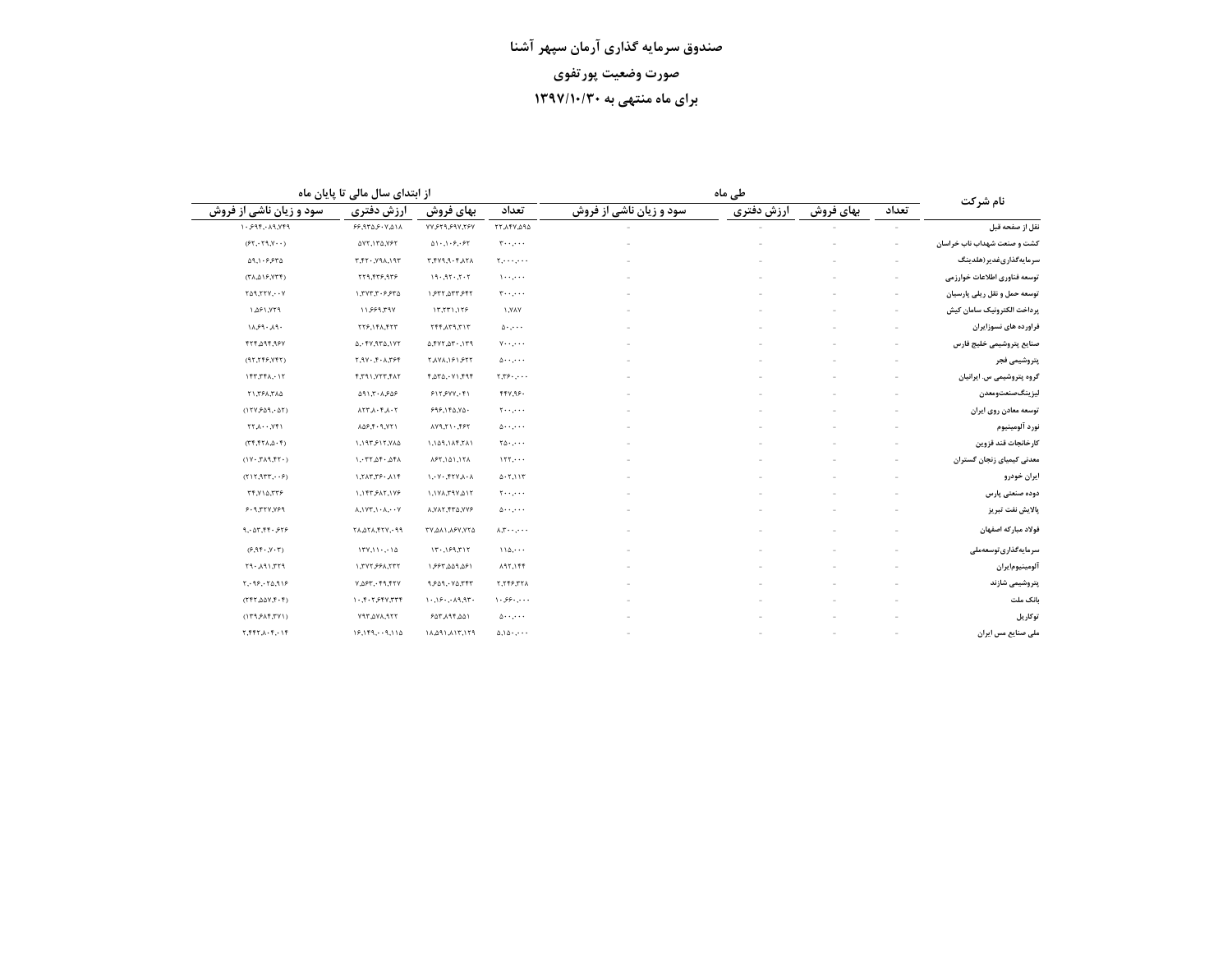|                               |                          |           | طی ماہ     |                          |                                                             |                                                                             | از ابتدای سال مالی تا پایان ماه                           |                                                        |
|-------------------------------|--------------------------|-----------|------------|--------------------------|-------------------------------------------------------------|-----------------------------------------------------------------------------|-----------------------------------------------------------|--------------------------------------------------------|
| نام شرکت                      | تعداد                    | بهای فروش | ارزش دفترى | سود و زیان ناشی از فروش  | تعداد                                                       | بهای فروش                                                                   | ارزش دفترى                                                | سود و زیان ناشی از فروش                                |
| نقل از صفحه قبل               |                          |           |            |                          | <b>AR, YFF, RYY</b>                                         | 19.79A.90.07                                                                | ١۶۵,٢٢٣, ٢٨٧,٥٣٥                                          | $Y_0, Y_1, Y_2, Y_1, Y_2, Y_3$                         |
| امیک های صنعتی ار دکان        |                          |           |            |                          | $VT\Delta, \cdots$                                          | 1,799,400,.09                                                               | ٢٨٤ ١ ٢٩٨.٢٢٨.                                            | $(TV\lambda, T\lambda, P, \Delta VT)$                  |
| ماشین سازی اراک               |                          |           |            |                          | $\gamma$                                                    | $\Upsilon, \Upsilon, \Upsilon, \Upsilon, \Lambda \Delta, \Upsilon \Upsilon$ | ٢,٢٩٥,٨٢٧,١٥٣                                             | $(T9f,\Delta f7,\cdot 17)$                             |
| بانک صادرات ایران             |                          |           |            |                          | $\lambda, \tilde{\lambda}, \ldots, \ldots$                  | 5, YST SQQ, 441                                                             | ۵٫۶۱۸٫۶۹۴٫۳۹۲                                             | 144,981,08                                             |
| سرمايەگذارى توكافولاد(هلدينگ  |                          |           |            |                          | $\mathbf{y}, \dots, \dots$                                  | ٢, ١٩٨, ٢٩٨, ٢٩                                                             | ١/ ٩,٧٩٩,٩١٨,٢                                            | $1 - 1.7 +  191$                                       |
| معادنمنگنزايران               |                          |           |            |                          | $\Lambda$ f                                                 | f, 91, f19, 71                                                              | ٢,٥٥٨,٠٨٢,٥٢٩                                             | ٣٥٢,٣٣۶,۴٩٢                                            |
| س. صنایعشیمیاییایران          |                          |           |            |                          | $\Delta$                                                    | 1577,717.779                                                                | 1.577, 117.0                                              | <b>TAV 178</b>                                         |
| ح . معدنی و صنعتی گل گهر      |                          |           |            |                          | $\lambda \cdot \ldots$                                      | ۱۶۰٫۸۱۶٫۶۰۰                                                                 | $1Y - TY, \cdots$                                         | (9, 0.9, 9, 6)                                         |
| گسترش نفت و گاز پارسیان       |                          |           |            |                          | ۰۰,۰۰۰ ک                                                    | 1.550, 119, 00.                                                             | ١,۵١۵,٣٩٨,٩٧۶                                             | 11.77.04                                               |
| به پرداخت ملت                 |                          |           |            |                          | $\mathbf{Y} \Delta \cdot \mathbf{y} \cdot \mathbf{y}$       | ٥١,٥١,٣٣٨,٢٢                                                                | X,Y,Y,Y,Y,Y                                               | (110,0.11,0.17)                                        |
| نولیدی چدن سازان              |                          |           |            |                          | $T - 1.9A$                                                  | ١٧٢,٢٣٢,٥٧٠                                                                 | ١٨٨, ١٨٨, ٢٨                                              | ٣٣,٥۴٨,۶٨٩                                             |
| گروه مینا (سهامی عام)         |                          |           |            |                          | $\Upsilon, \Upsilon \cdot \Delta, \cdot \cdot \cdot$        | ۱۶,۰۳۷,۵۲۸,۶۹۱                                                              | 15.1A, 257, 717                                           | $f, \cdot \mid 9, \cdot \cdot \Delta, 7 \cdot \Lambda$ |
| گروه مدیریت سرمایه گذاری امید | $\overline{\phantom{a}}$ |           |            |                          | $\cdots$                                                    | <b>TT1, FT4, IFV</b>                                                        | 377,779,747                                               | $\Delta \Upsilon$ , $90 \lambda \cdot 1$               |
| سرمایهگذاری مسکن              |                          |           |            |                          | $\mathcal{N}, \mathcal{N}, \mathcal{N}$                     | 117,969,117                                                                 | 909,999,79.                                               | $(177, YY\Delta, \Delta Y)$                            |
| بالايش نفت اصفهان             |                          |           |            |                          | ۰۰٬۰۰۰                                                      | 0, 1, 1, 0, 0, 0, 0, 0, 0                                                   | $f, Y \wedge f, \wedge \cdot \wedge, \wedge \cdot \wedge$ | 577, 71.579                                            |
| ذغال سنگ نگین طبس             |                          |           |            |                          | $T \cdot \cdot \cdot \cdot \cdot$                           | <b>771,797,197</b>                                                          | 1, 75, 15, 16                                             | (51, Y55, Y5)                                          |
| پتروشیمی غدیر                 |                          |           |            |                          | $Y - F$ , $F F$                                             | $1, \Delta$ ۶۶,٣ $\Delta$ ۰,۱۶۴                                             | $1, f1\lambda, 1f0, 77f$                                  | 151.7.7.97.                                            |
| گروه صنعتی پاکشو              |                          |           |            |                          | $1 - 1 - 1 - 1$                                             | 1,797,711,111                                                               | 1,446,740,994                                             | $(Yf,T)F,Y\wedge T)$                                   |
| مشارکت نفت و گاز پرشیا۹۷۰۱۲۳  | $\sim$                   |           |            |                          | 5.54                                                        | $5.5$ Y $\cdot$ , $\cdot$ $\cdot$ , $\cdot$ $\cdot$                         | 5,750,711,70.                                             | $f(f \wedge \Lambda, \Upsilon \wedge \cdot$            |
| شهرداری قم ۱۳۹۴- سیهر         |                          |           |            |                          | $\Delta$                                                    | $f,999,740, \cdots$                                                         | $0, \cdot \cdot \tau$ , $5\tau 0, \cdot \cdot \cdot$      | $(Y,\uparrow\Delta\cdot\ldots)$                        |
| اسنادخزانه-م۲بودجه۹۶-۹۷۰۶۱۲   |                          |           |            |                          | $Y, \cdots$                                                 | ۶,۴۵۶,۳۱۵,۷۷۵                                                               | $F,$ $fT\Delta,$ $TT\Delta,$                              | <b>AYY, 718, 17</b>                                    |
| اسنادخزانه-م۱۴بودجه۹۶-۹۸۱۰۱۶  | $\sim$                   |           |            |                          | $Y, \Delta \uparrow \Delta$                                 | 0, 11, 117, 177, 177                                                        | $0,7\lambda0,779,04V$                                     | $(Y\Delta, Y\cdot Y, T\vee F)$                         |
| سلف موازی برق گروه مپنا ۹۷۱   |                          |           |            |                          | $r_{\Delta, \cdots}$                                        | 11, 557, 56, 70                                                             | 1.51.01.99                                                | ۶۳۱,۱۹۷,۶۳۸                                            |
| اسنادخزانه-م۸بودجه۹۶-۹۸۰۴۱۱   |                          |           |            |                          | ۵۱۹                                                         | $Y^2, P^2, P^2$                                                             | $f \cdot Y, \forall \gamma, \ldots$                       | <b>TT.VFA.</b> . ۶Y                                    |
| اسناد خزانه اسلامی۱۲۲۸        |                          |           |            |                          | ۱۹۶۰۰                                                       | 18808171,777                                                                | ١۶,١٠٣,۴٣۶,۵٣٨                                            | ٣٩٧, ١٣٦, 7٥                                           |
|                               |                          |           |            | $\overline{\phantom{a}}$ | $\lambda$ 1, $\Delta$ - $\Upsilon$ , $\lambda$ $\Upsilon$ Y | $197,119, \text{A17}, 70.$                                                  | ٢۶٢,٢٠٣,٧۵٧,۴٢۵                                           | 19, 19, - 55, 975                                      |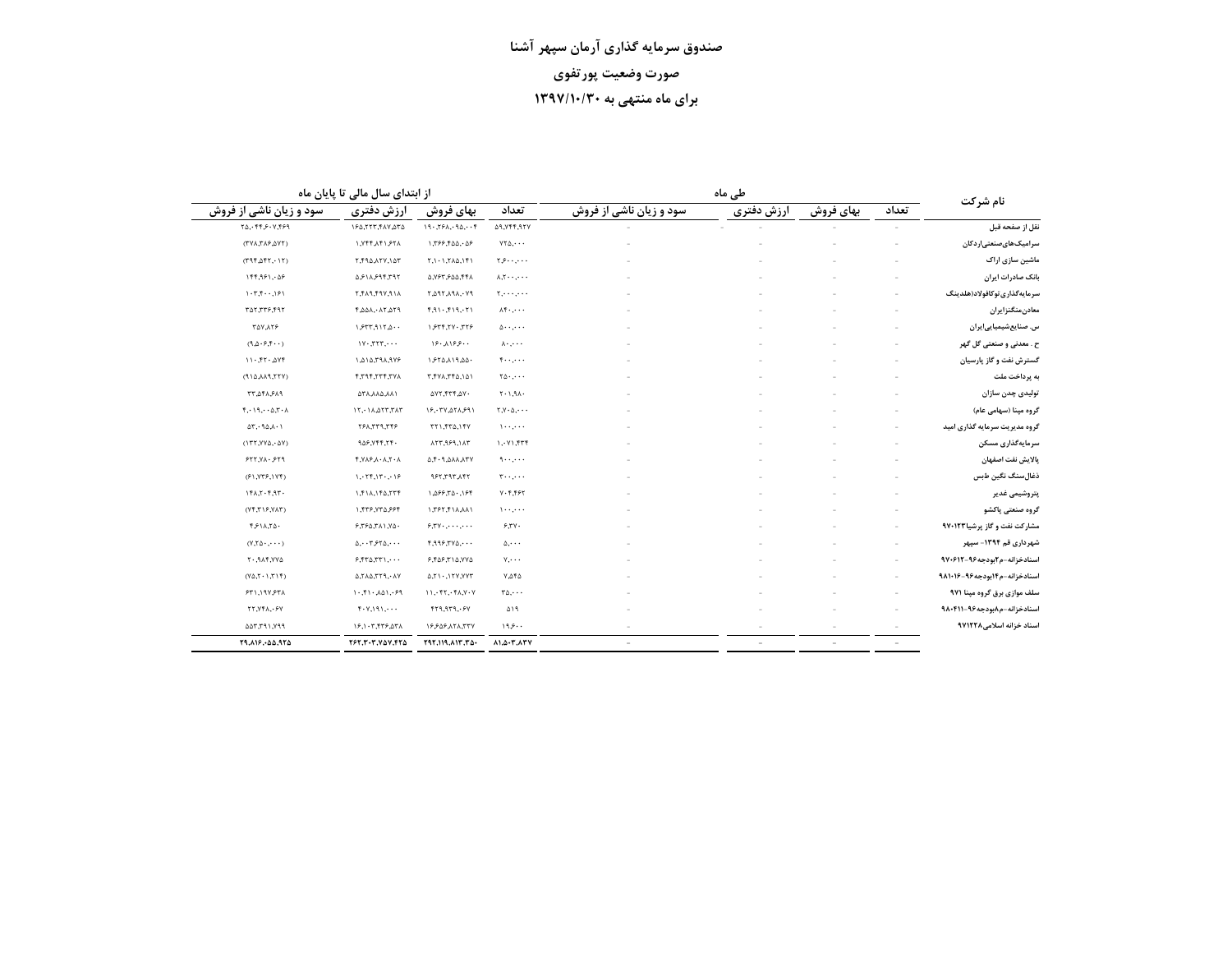از ابتدای سال مالی تا پایان ماه

|                                          |                                                                              |                                                                                         |                                    |                                                             |                              |                       |                          |                                    |                          |                               | نام شرکت |
|------------------------------------------|------------------------------------------------------------------------------|-----------------------------------------------------------------------------------------|------------------------------------|-------------------------------------------------------------|------------------------------|-----------------------|--------------------------|------------------------------------|--------------------------|-------------------------------|----------|
| درصد از کل در آمدها<br>مبلغ              | در آمد فروش                                                                  | درآمد تغییر ارزش                                                                        | در آمد سود سهام                    | درصد از کل در آمدها                                         | مبلغ                         | در آمد فروش           | در آمد تغییر ارزش        | در آمد سود سهام                    |                          |                               |          |
| $+51%$                                   | ١١٧,٢٧٥,٩٧٧                                                                  | ١١٧,٣٧٥,٩٧٧                                                                             |                                    |                                                             | $\cdots$ 7.                  |                       |                          |                                    |                          | نفت ايرانول                   |          |
| $.1A$ %                                  | <b><i>NYTYARYY</i></b>                                                       | ١١٧,٣٧٥,٩٧٧                                                                             |                                    |                                                             | 7.                           |                       |                          |                                    |                          | نفت ايرانول                   |          |
| $T \Delta T$ %                           | 7,701,10,098                                                                 | 999, 797, 619                                                                           | $1.1fY_{\cdot}0fY_{\cdot}1\Lambda$ | $f \Delta \Delta, \cdots, \cdots$                           | .17%                         | $A,9fA,7\Delta$       |                          | $A, A \uparrow A, \uparrow \Delta$ |                          | معدنی و صنعتی گل گهر          |          |
| 1.YA %                                   | ١,١٣٧,٩٩٧,٧٩٥                                                                | ١,١٣٧,٩٩٧,٧٩٥                                                                           |                                    |                                                             | $\cdots$ 7.                  |                       |                          |                                    |                          | گروه صنایع کاغذ پارس          |          |
| $\cdots$ 7.                              | $(T \cdot T \cdot \Delta)$                                                   | $(T \cdot T \cdot \Delta)$                                                              | $\sim$                             | $\sim$                                                      | $\cdots$ 7.                  |                       |                          |                                    |                          | معدنى املاح ايران             |          |
| $\cdot$ . Y A $\frac{1}{2}$              | 141, 244, 474                                                                | $(\Delta\Delta\lambda,\mathfrak{f}\setminus\Delta,\mathfrak{l}\uparrow\Delta)$          | $\sim$                             | $Y^*$                                                       | $\cdots$ 7.                  |                       |                          |                                    |                          | يتروشيمى زاگرس                |          |
| .177                                     | <b>TAA,TTV,AVF</b>                                                           | 119,779,09                                                                              | ٨٥٨, ١٥٩, ٢۴١,                     | ٠                                                           | $Y \Delta \cdot \frac{1}{2}$ | 604,497,776           | $\overline{\phantom{a}}$ | 664,797,776                        | $\overline{\phantom{a}}$ | شركت آهن و فولاد ارفع         |          |
| .19                                      | 0.17.747.90                                                                  | ۴۹۸٫۶۲۲٫۶۹۳                                                                             | $\sim$                             | ٢٧٣,٢٩٩                                                     | $\cdots$ 7.                  |                       |                          |                                    |                          | پتروشیمی پارس                 |          |
| $\cdots$ 7.                              | (1, 111, 161)                                                                | $(\uparrow \wedge \wedge \wedge \wedge \uparrow)$                                       | (1YY,YYY)                          | $\sim$                                                      | $\cdots$ 7.                  | $\sim$                | $\overline{\phantom{a}}$ | ÷                                  | $\sim$                   | ح . توسعەمعادنوفلزات          |          |
| $-\cdot \cdot \Delta$ %                  | $(TT,YFF,YT\Delta)$                                                          | (TT,Y99,570)                                                                            | ٠                                  | $\sim$                                                      | $\cdots$ 7.                  | $\sim$                |                          |                                    | $\sim$                   | سازه پویش                     |          |
| $ \cdot$ $\cdot$ $\cdot$ $\frac{7}{1}$ . | $(Y\Delta Y, T\Delta Y, \Lambda)$                                            | $(\lambda, \mathsf{f} \lambda \mathsf{f}, \mathsf{f} \Delta \mathsf{Y})$                | $\sim$                             | $\sim$                                                      | $\cdots$ 7.                  | $\sim$                |                          |                                    | $\sim$                   | داده پر دازی ایر ان           |          |
| $1.09$ %                                 | 1.117, 177, 170                                                              | 1.117, 177, 170                                                                         |                                    |                                                             | $\cdots$ 7.                  |                       |                          |                                    | $\sim$                   | سرمایه گذاری گروه توسعه ملی   |          |
| / ١٢.٥۶                                  | $\lambda$ , $\cdot$ $\tau$ , $\theta$ , $\cdot$ $\tau$ , $\cdot$ , $\lambda$ | ٣,٩٣٧,٥٩٧,۶٧٢                                                                           | Y,Y,Y,Y                            | $1, 1, 2, \ldots, 2, 1, 1$                                  | $-Y.Y\Delta$ %               | $(T-T,1T\Delta, TVA)$ | $\overline{\phantom{a}}$ | $(T-T, Y_{\Delta}, Y_{\Delta})$    | $\sim$                   | پتروشیمی مبین                 |          |
| $.9A$ %                                  | 555115.51                                                                    | $\Delta \Delta \mathcal{F}, \mathbf{f} \cdot \mathcal{F}, \Delta \mathbf{f} \mathbf{f}$ | 0.377.540                          | 17,41,9,41                                                  | .27                          | <b>٣٨,٧٧٩,۶٢٧</b>     |                          | <b>٣٨,٧٧٩,۶٢٧</b>                  |                          | بالايش نفت تهران              |          |
| 1.89%                                    | 1. 79,790,090                                                                | ١,٠٧٩,٢٩٥,٨۶٥                                                                           | $\sim$                             |                                                             | $\cdots$ 7.                  |                       |                          |                                    | $\sim$                   | سرمايه گذارىصندوقبازنشستگى    |          |
| $-0.19$ %                                | (157, 99997)                                                                 | $(PA^2,7Y^2,7Y^2)$                                                                      | $\sim$                             | <b>۱۷۹٬۸۷۶٬۷۹۷</b>                                          | $\cdots$ 7.                  |                       |                          |                                    | $\sim$                   | كالسيمين                      |          |
| <b>F.117.</b>                            | ٢,۶٢٧,٧۴۶,۴۶٢                                                                | ٥٨٧,٩٢٩,٥٢,٠۶٢                                                                          |                                    | $\Delta$ ۶۴,۷۹۶,۹۰ $\Delta$                                 | $\cdots$ 7.                  |                       |                          | ×.                                 | $\sim$                   | س. نفت و گاز و پتروشیمی تأمین |          |
| $\cdot \Lambda \Delta$ /.                | $\Delta f f \Lambda f$ 1, 15                                                 | 991907,777                                                                              | 179,777,157                        | $\lambda$ $\mathsf{Y}$ . $\mathsf{Y}$ $\mathsf{Y}$ $\cdots$ | $\cdots$ 7.                  | <b>F9.VIT</b>         |                          | <b>F9.YIT</b>                      |                          | توسعهمعادنوفلزات              |          |
| $\cdot \Lambda$ ۴ /                      | 177,744,794                                                                  | 710,477,794                                                                             |                                    | $\Upsilon \Delta \Upsilon$ , $\Upsilon \Delta$ , $\cdots$   | $\cdots$ 7.                  |                       |                          |                                    |                          | يتروشيمى فناوران              |          |
| $-1.1 - 7.$                              | (۶۵,۴۲۲,۲۶۷)                                                                 | (90, 557, 790)                                                                          |                                    |                                                             | $\cdots$ 7.                  |                       |                          |                                    |                          | ریل پردازسیر                  |          |
| $-.79$ %                                 | (115,100,255)                                                                | $(1AT,1YY, \Delta FF)$                                                                  |                                    |                                                             | $\cdots$ 7.                  |                       |                          |                                    |                          | صنعتى بهباك                   |          |
| $\cdots$ 7.                              | <b>TT.SVA</b>                                                                | <b>TT.FVA</b>                                                                           |                                    |                                                             | $\cdots$ 7.                  |                       |                          |                                    |                          | گروه کارخانجات صنعتی تبرک     |          |

طی ماہ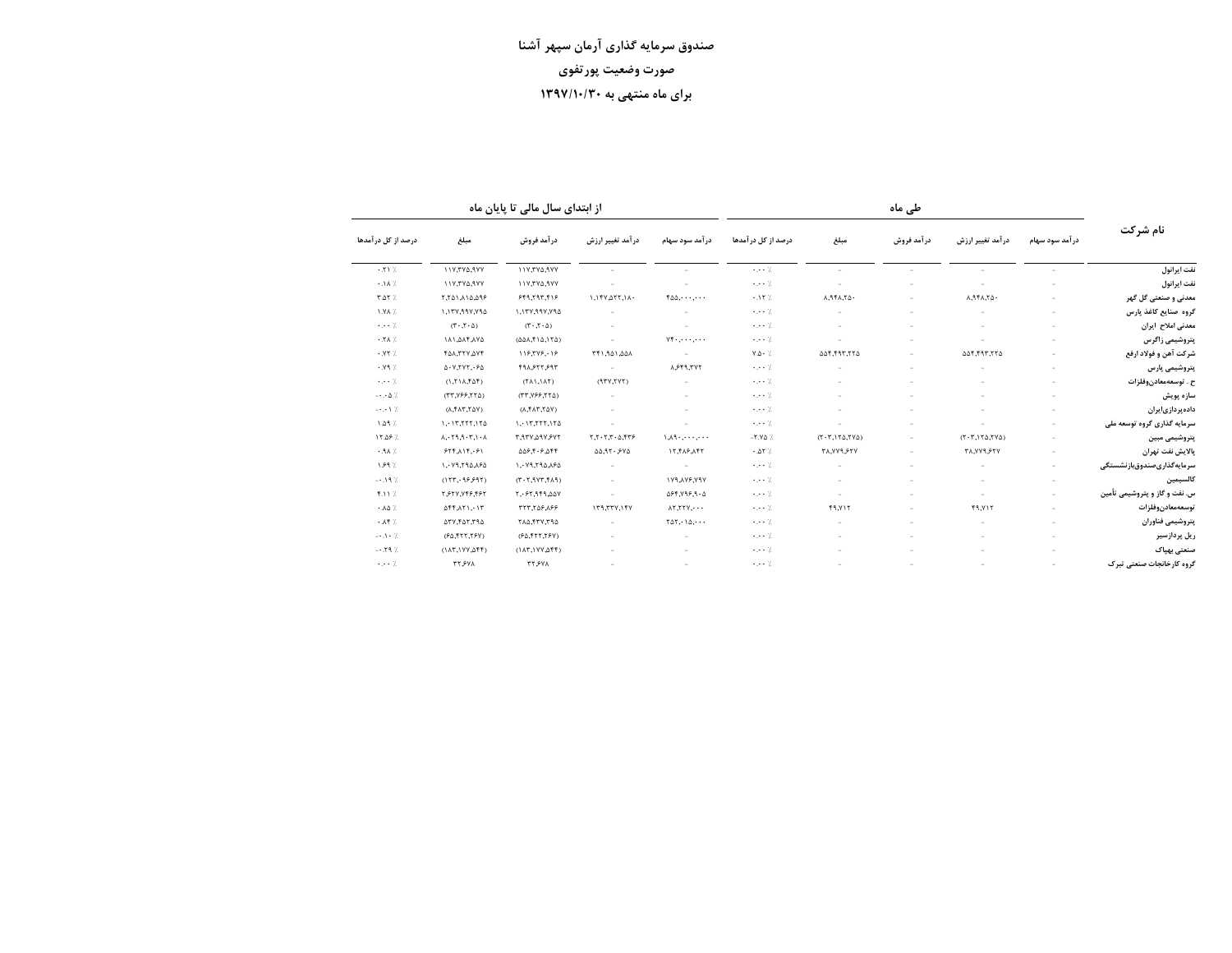از ابتدای سال مالی تا پایان ماه

|                                | طی ماہ          |                                                                                     |             |                                                |                                | از ابتدای سال مالی تا پایان ماه |                                                                                |                                                             |                                                                 |                                                                                                     |
|--------------------------------|-----------------|-------------------------------------------------------------------------------------|-------------|------------------------------------------------|--------------------------------|---------------------------------|--------------------------------------------------------------------------------|-------------------------------------------------------------|-----------------------------------------------------------------|-----------------------------------------------------------------------------------------------------|
| نام شرکت                       | در آمد سود سهام | در آمد تغییر ارزش                                                                   | در آمد فروش | مبلغ                                           | درصد از کل در آمدها            | در آمد سود سهام                 | در آمد تغییر ارزش                                                              | در آمد فروش                                                 | مبلغ                                                            | درصد از کل در آمدها                                                                                 |
| مانده از قبل                   |                 | ٣٩٩,١۴٥,٥٣٩                                                                         |             | ٣٩٩,١۴۵,٥٣٩                                    | $\sim$                         | 418,140,01,918                  | <b>T.A.R.</b> . 99. YTF                                                        | 1.787591.717                                                |                                                                 |                                                                                                     |
| توسعه صنايع بهشهر (هلدينگ      |                 | i.                                                                                  |             | ÷                                              | 7.                             | $\sim$                          | $\sim$                                                                         | ١۶,٩۴٨,٧۴۵                                                  | ١۶,٩۴٨,٧۴۵                                                      | $\cdot$ .<br><br><br>$\tau$ /                                                                       |
| سرمایه گذاری خوارزمی           |                 | $19f\lambda VT$                                                                     |             | $197,197, \cdots$                              | / ٢.۶۴                         | 9.555.98.                       | $(YYf, I)YA \cdots$                                                            | A71.114.44                                                  | (TY, YY, YY, YY)                                                | $-0.21$ %.                                                                                          |
| سرمایه گذاری توسعه صنایع سیمان |                 |                                                                                     |             |                                                | $\cdots$ 7.                    | a.                              |                                                                                | $(T, 9\lambda, 9, 159)$                                     | $(T, P \wedge P, \wedge P)$                                     | $-1.1$                                                                                              |
| کشت و صنعت شهداب ناب خراسان    |                 |                                                                                     |             |                                                | $\cdots$ 7.                    | ٢٢١,٨۶٨ ٥١                      |                                                                                | $(55.79.7 \cdot \cdot)$                                     | (1.191, 191)                                                    | $- \cdot$ .<br><br><br><br><br><br><br><br><br><br><br><br><br><br><br><br><br><br><br><br><br><br> |
| سرمايەگذارىغدير(هلدينگ         |                 |                                                                                     |             |                                                | $\cdots$ 7.                    |                                 |                                                                                | $\Delta$ 9, 1 · $\varphi$ , $\varphi$ T $\Delta$            | $\Delta$ 9,1.6,87 $\Delta$                                      | $\cdots$ ۹%                                                                                         |
| توسعه فناوري اطلاعات خوارزمي   |                 |                                                                                     |             |                                                | $\cdot$ , $\cdot$ , $\cdot$ /, |                                 |                                                                                | $(T\Lambda, \Delta)$ $5, YTf$ )                             | $(T\Lambda, \Delta)$ $5, YTT$                                   | $ \cdot$ $\cdot$ $\cdot$ $\cdot$ $\cdot$                                                            |
| توسعه حمل و نقل ریلی پارسیان   |                 |                                                                                     |             |                                                | $\cdot$ , $\cdot$ , $\cdot$ /, |                                 |                                                                                | $Y \triangle Y, Y Y Y, \cdots Y$                            | $Y \wedge Y, Y \wedge Y, Y$                                     | $+11.7$                                                                                             |
| يرداخت الكترونيك سامان كيش     |                 |                                                                                     |             |                                                | $\cdots$ 7.                    |                                 |                                                                                | ١,۵۶١,٧٢٩                                                   | $P$ 77, $P$ $Q$ , $P$                                           | $\cdots$ 7.                                                                                         |
| فراورده های نسوزایران          |                 |                                                                                     |             |                                                | $\cdots$ 7.                    |                                 |                                                                                | 11.99.19.                                                   | 11.99.19.                                                       | $\cdot \cdot$ ۳%                                                                                    |
| صنايع پتروشيمي خليج فارس       |                 | $(\lambda Y, f \Delta Y, \theta \lambda F)$                                         |             | $(XY, Y\Delta Y, Y\Delta F)$                   | $-1.1A$ %                      | AT JAT JT.                      | $(Y \wedge T, T \wedge T, \neg Y)$                                             | ٢٢۴,٥٩۴,٩۶٧                                                 | $f f V, T \Delta, f \Delta$                                     | $\cdot$ Y $\cdot$ %                                                                                 |
| يتروشيمى فجر                   |                 | $\sim$                                                                              |             | ×,                                             | $\cdots$ 7.                    |                                 | ×,                                                                             | (177, 777, 77)                                              | (97, 779, 777)                                                  | $-0.19$ %                                                                                           |
| گروه پتروشیمی س. ایرانیان      |                 | ١۴٣,۴٧٥,٠٩٥                                                                         |             | ١۴٣,۴٧٥,٠٩٥                                    | 1.97%                          |                                 | (771,779,777)                                                                  | 157,751,017                                                 | (171, 171, 171)                                                 | $-0.777$                                                                                            |
| ليزينگصنعتومعدن                |                 |                                                                                     |             |                                                | $\cdots$ 7.                    |                                 |                                                                                | ٢١,٢۶٨,٢٨٥                                                  | ٢١,٢۶٨,٣٨٥                                                      |                                                                                                     |
| توسعه معادن روى ايران          |                 |                                                                                     |             |                                                | $\cdots$ 7.                    |                                 |                                                                                | (17Y, 69, 07)                                               | $(17Y, P\Delta 9, \cdot \Delta 7)$                              | $-1.7.7$                                                                                            |
| نورد آلومينيوم                 |                 |                                                                                     |             |                                                | $\cdot$ , $\cdot$ , $\cdot$ /, |                                 |                                                                                | $\uparrow\uparrow\downarrow\cdots,\uparrow\uparrow\uparrow$ | $\uparrow\uparrow,\uparrow,\cdot\cdot,\uparrow\uparrow\uparrow$ | $\cdots$ $\uparrow$ /                                                                               |
| كارخانجات قند قزوين            |                 |                                                                                     |             |                                                | $\cdot$ , $\cdot$ , $\cdot$ /, | <b>NF, YTY, YAA</b>             |                                                                                | (7.6.1777)                                                  | <b>TAV.A.A.PT</b>                                               | $\cdot$                                                                                             |
| معدنی کیمیای زنجان گستران      |                 |                                                                                     |             |                                                | 7.                             | $V - \Delta\lambda$ ۹,۱۶۸       |                                                                                | $(1Y - TAA, fY)$                                            | $(707, \cdot \cdot \cdot \wedge \beta)$                         | $-0.19$ %                                                                                           |
| ايران خودرو                    |                 |                                                                                     |             |                                                | 7.                             | ٢,٢۶٢,۶٧٨                       |                                                                                | (515, 955, 66)                                              | $(Y \setminus \mathcal{S} Y \cdot \mathcal{X} Y)$               | $-0.57$ %                                                                                           |
| دوده صنعتی پارس                |                 |                                                                                     |             |                                                | 7.                             | - 11                            |                                                                                | ٢۴,٧١٥,٣٣۶                                                  | ۳۴,٧١۵,٣٣۶                                                      | $\cdot \cdot \omega$ /                                                                              |
| پالایش نفت تبریز               |                 |                                                                                     |             |                                                | $\cdots$ 7.                    | $\sim$                          |                                                                                | 9.9777.99                                                   | 9.9777.99                                                       | .90%                                                                                                |
| فولاد مباركه اصفهان            |                 |                                                                                     |             |                                                | $\cdots$ 7.                    | FA-, TPT, IQA                   | $\mathbf{r}$                                                                   | 9.07.55.979                                                 | 9.277.77.77A.                                                   | / ١۴.٩٢                                                                                             |
| سرمایهگذاری توسعهملی           |                 |                                                                                     |             |                                                | $\cdots$ 7.                    |                                 |                                                                                | (9,95,95,75)                                                | (7.17, 1.77)                                                    | $\rightarrow$ .<br><br><br><br><br><br><br><br><br><br><br>                                         |
| آلومينيومايران                 |                 |                                                                                     |             |                                                | $\cdots$ .                     |                                 |                                                                                | PTT, IPL, PTT                                               | P77, IPP, P7                                                    | .59%                                                                                                |
| پتروشیمی شازند                 |                 |                                                                                     |             |                                                | $\cdots$ /                     | 1,777,799,1.                    | ÷                                                                              | Y, 99, 10, 99                                               | ٢, ۴۴٣, ١٢٢, ٢, ٣                                               | $\Delta$ .۳۹%                                                                                       |
| بانک ملت                       |                 | $f, \mathcal{N} \cdot f, \mathcal{N} \Delta \mathcal{N}, \Delta \cdot \cdot$        |             | $f_1 \cdot f_1 f_2 f_3 f_4 \cdot \cdot$        | <b>44.44 %</b>                 | $\sim$                          | 10, ۶۳١, ۵۳٨, ۴۲١                                                              | (15.001, 5.01)                                              | $10,7$ $\lambda$ , $9$ , $1$ , $1$ $\gamma$                     | $\mathbf{Y} \mathbf{F} \cdot \mathbf{A}$ /                                                          |
| توكاريل                        |                 |                                                                                     |             |                                                | $\cdot$ , $\cdot$ 7.           | $\Delta Y, YY \cdot \ldots$     | $\sim$                                                                         | (179,945,771)                                               | (1Y, YYY, YY)                                                   | $-0.1$ ۴%                                                                                           |
| ملی صنایع مس ایران             |                 | $(T - f \wedge T) \vee (r \wedge r)$                                                |             | $(T \cdot Y, \lambda Y Y, \cdot \Delta \cdot)$ | $-F.1T$ %                      | 10.77                           | $(\lambda \mid \Upsilon, \vert \mathcal{F} \Upsilon, \cdot \Upsilon \Upsilon)$ | $Y, YY, A \cdot Y, \cdot Y$                                 | ٧٧٩, ٢٣٩, ٩٧٧, ١                                                | <b>T.VA</b> %                                                                                       |
| سراميكهاى صنعتى اردكان         |                 | $\uparrow \vartriangle, \cdot \upharpoonright \wedge, \vartriangle \uparrow \wedge$ |             | $T\Delta, 11. \Delta F1$                       | $.$ fv $\%$                    | ٢۶,٢٠٧, ٥٧٢                     | ٢٧,٥٩٣,۶٢٨                                                                     | $(TVA, TAP, \Delta VT)$                                     | (117.010,111)                                                   | $-0.57$ %                                                                                           |
| ماشین سازی اراک                |                 |                                                                                     |             |                                                | $\cdots$ 7.                    |                                 |                                                                                | $(T9f,\Delta f1,\cdot 11)$                                  | $(T9f,\Delta f7,\cdot 17)$                                      | $-0.55$                                                                                             |
| بانک صادرات ایران              |                 |                                                                                     |             |                                                | $\cdots$ 7.                    |                                 |                                                                                | 155, 951, 08                                                | 144,981,08                                                      | $\cdot$ .<br>TT $\,$ /.                                                                             |
| سرمايەگذارى توكافولاد(هلدينگ   |                 |                                                                                     |             |                                                | $\cdot$ , $\cdot$ 7.           |                                 |                                                                                | $1 - 1.7 +  + 9$                                            | $1 - 1.7 +  191$                                                | .19%                                                                                                |

طی ماہ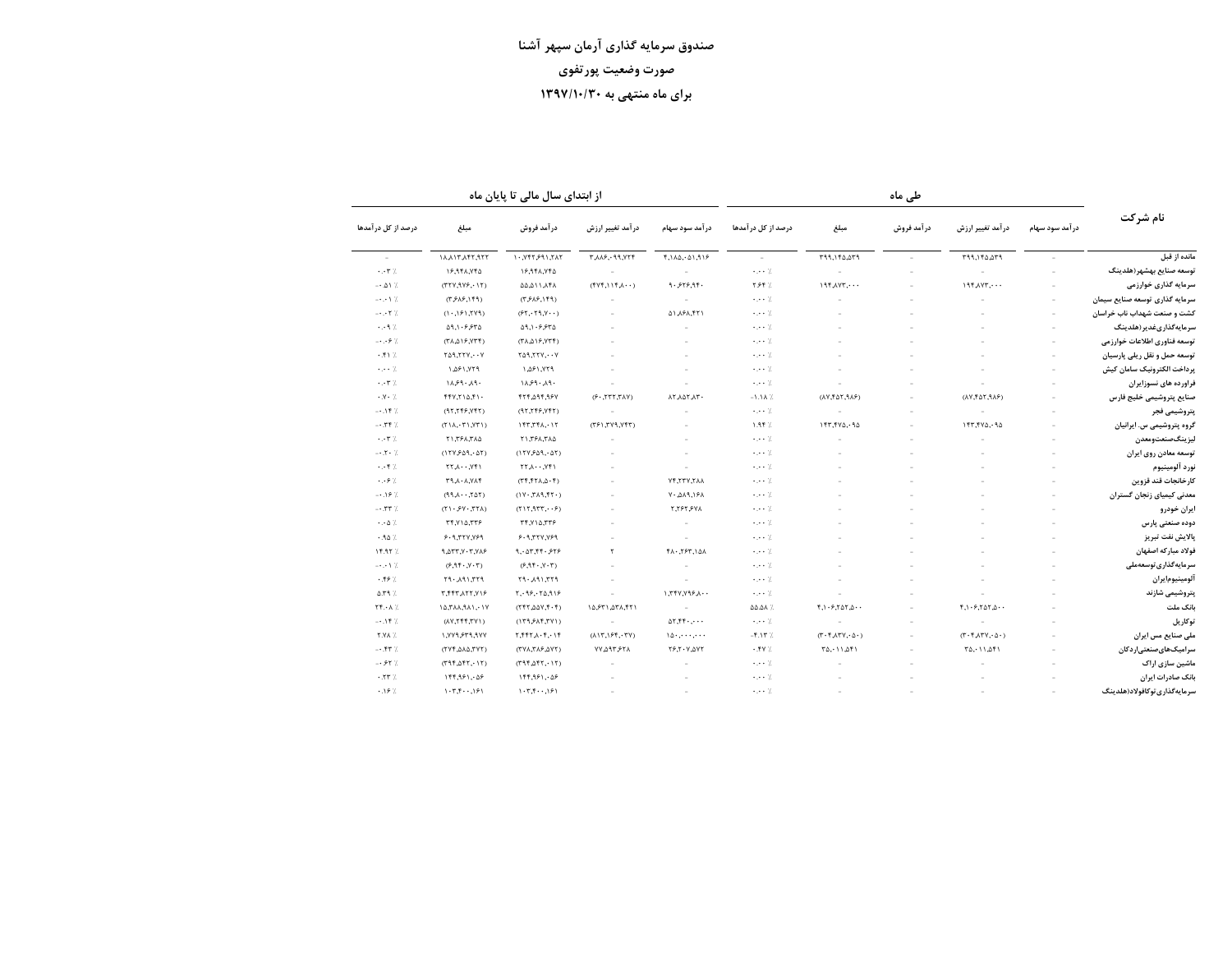از ابتدای سال مالی تا پایان ماه

|                               |                                                  | از ابتدای سال مالی تا پایان ماه      |                                                              |                       |                               |                                                                         | نام شرکت    |                                                                     |                          |                               |
|-------------------------------|--------------------------------------------------|--------------------------------------|--------------------------------------------------------------|-----------------------|-------------------------------|-------------------------------------------------------------------------|-------------|---------------------------------------------------------------------|--------------------------|-------------------------------|
| درصد از کل در آمدها           | مبلغ                                             | در آمد فروش                          | درآمد تغییر ارزش                                             | در آمد سود سهام       | درصد از کل در آمدها           | مبلغ                                                                    | در آمد فروش | درآمد تغییر ارزش                                                    | در آمد سود سهام          |                               |
|                               | 19,1٣٧,٩٥٣,۶٥٨                                   | ٢۴,۶٣٧,۴١۶,٠٧٩                       | $\lambda \cdot \lambda \cdot 77.3 \lambda \lambda \lambda V$ | ۶۶۱۴,۱۹۶,۷۷۱          |                               | ۴,۴۸۶,۴۶۷,۶۳۹                                                           |             | ۴.۴۸۶.۴۶۷.۶۳۹                                                       |                          | مانده از قبل                  |
| .00%                          | ٣٥٢.٣٣۶.۴٩٢                                      | ٣٥٢.٣٣۶.۴٩٢                          |                                                              |                       | $\cdots$ 7.                   |                                                                         |             |                                                                     |                          | معادن منگنزايران              |
| .14.7                         | 117,197,997                                      | <b>TAY, 179</b>                      | 117,119,177                                                  |                       | $1.07$ %                      | 117, 119, 177                                                           |             | 117, 19, 177                                                        |                          | س. صنایعشیمیایی ایران         |
| $-0.017$                      | (9, 0.9, 9, 1)                                   | (9.0.9.9.9.1)                        |                                                              |                       | $\cdots$ 7.                   |                                                                         |             |                                                                     |                          | گل گھر<br>ح . معدنی و صنعتی   |
| $+1V$ %                       | 11.577.2Yf                                       | 11.51.207                            | ٠                                                            |                       | 7.                            |                                                                         |             |                                                                     |                          | گسترش نفت و گاز پارسیان       |
| $-0.9Y$ %                     | (٢٢٥,٨٨٩,٢٢٧)                                    | $(Y77, PAA, \Delta PP)$              |                                                              | $f_1, \ldots, \ldots$ | $\cdots$ 7.                   |                                                                         |             |                                                                     |                          | به پرداخت ملت                 |
| $1.79$ %                      | <b>ITAVY, YVAA</b>                               | ۴۸٫۶۸۹ -                             | 147.779.147                                                  |                       | $9.11$ %                      | $Y \uparrow \uparrow \ldots \uparrow \uparrow \uparrow \uparrow \cdots$ |             | $V\uparrow\uparrow\ldots\uparrow\downarrow\cdot$                    |                          | تولیدی چدن سازان              |
| $9.79$ %                      | $f \cdot 19 \cdot \cdot \Delta, T \cdot \Lambda$ | $f \cdot 19 \cdots 07 \cdot \Lambda$ |                                                              |                       | $\cdots$ 7.                   |                                                                         |             |                                                                     |                          | گروه مینا (سهامی عام)         |
| $\cdot \cdot \cdot \wedge$ /. | $\Delta \Upsilon$ , $9\Delta \lambda \cdot 1$    | $\Delta \mathsf{r}$ . ۹۵,۸.1         |                                                              | ÷                     | 7.                            |                                                                         |             |                                                                     | $\sim$                   | گروه مدیریت سرمایه گذاری امید |
| $-0.71$ %                     | $(177, YY\Delta, \Delta Y)$                      | (177, YVA, 0Y)                       | ×.                                                           |                       | $\cdots$ 7.                   | $\overline{\phantom{a}}$                                                |             |                                                                     | $\overline{\phantom{a}}$ | سرمايەگذارى مسكن              |
| 1.47                          | 9991.17.1.7                                      | 577, 71.579                          | ×,                                                           | YY, 79, 7Yf           | 7.                            |                                                                         |             |                                                                     | $\sim$                   | بالايش نفت اصفهان             |
| $-1.1.7$                      | (71, 117, 117)                                   | (51, Y55, 1Y5)                       |                                                              |                       | $\cdots$ 7.                   |                                                                         |             |                                                                     |                          | ذغال سنگ نگین طبس             |
| $.77$ $%$                     | 151.7.97.                                        | $1f\lambda,7.7.97.$                  |                                                              |                       | $\cdots$ 7.                   |                                                                         |             |                                                                     |                          | بتروشيمى غدير                 |
| .157                          | <b>YA SAT, TIV</b>                               | (Yf,T19,YAT)                         |                                                              | 10.000                | $\cdots$ 7.                   |                                                                         |             |                                                                     |                          | گروه صنعتی پاکشو              |
| $-.797.$                      | (515, 595, 51)                                   | $\sim$                               | (515, 595, 51)                                               |                       | $-.95%$                       | (949.9.0)                                                               |             | (94.9.9.0)                                                          | $\sim$                   | ساييا                         |
| $-0.7A$ %                     | (1.7, 1.1, 1.7)                                  | $\sim$                               | $(P \cdot 7, P \wedge 7, T \uparrow 7)$                      |                       | .70%                          | ٢٥,٥٧٥,٧۶٩                                                              |             | ٢٥,٥٧٥,٧۶٩                                                          | $\overline{\phantom{a}}$ | مخابرات ايران                 |
| $-0.50 - 7.$                  | $(T\Delta T, ff\Delta,911)$                      | $\sim$                               | $(7\Delta 7, 55\Delta, 917)$                                 | $\sim$                | $-1.50$ %                     | $(1 - Y_\mathsf{Y} Y \mathsf{Y} \mathsf{A}, \mathsf{Y} \cdot 1)$        |             | $(1 - Y_\mathsf{r} Y_\mathsf{r} Y_\mathsf{r} Y_\mathsf{r} \cdot 1)$ | $\overline{\phantom{a}}$ | ٻارس خودرو                    |
| 1.85%                         | ١.٠۴٣.٨۴١.٨۶۶                                    |                                      | ١.٠۴٣.٨۴١.٨۶۶                                                |                       | $1 - 5 - 7$                   | $YFA.T\Delta F.F \cdots$                                                |             | $YFA.T\Delta F.f \cdots$                                            |                          | بانک تجارت                    |
| $-T - 9$ %                    | (1,907,99,99)                                    | $\overline{\phantom{a}}$             | (1.907.999.99)                                               |                       | $1.5 - 7.$                    | 1.7.7.7.7                                                               |             | 1.7.7.7.7.7.7.7                                                     |                          | حفارى شمال                    |
| .10%                          | 18.190.141                                       |                                      | 18.694.98                                                    |                       | $\cdot \cdot$ $\cdot$ $\cdot$ | $V, V \triangle \Lambda, V \triangle$                                   |             | $Y,Y \Delta \Lambda, Y \Delta$                                      |                          | شركت ارتباطات سيار ايران      |
| $-0.71$ %                     | (YY,Y,YY,Y,Y)                                    |                                      | (175, 795, 795)                                              |                       | Y.Y.                          | 188,188,318                                                             |             | 185,118,718                                                         |                          | سنگ آهن گهرزمين               |
|                               | <b>AT.T.T.AAT.AAA</b>                            | 71.717.947.987                       | 17.194.4.479                                                 | 7.٢٢۶.٢٣۶.٢۴۵         |                               | 9.710.117.770                                                           | $\sim$      | 5.710.117.770                                                       | $\overline{\phantom{a}}$ |                               |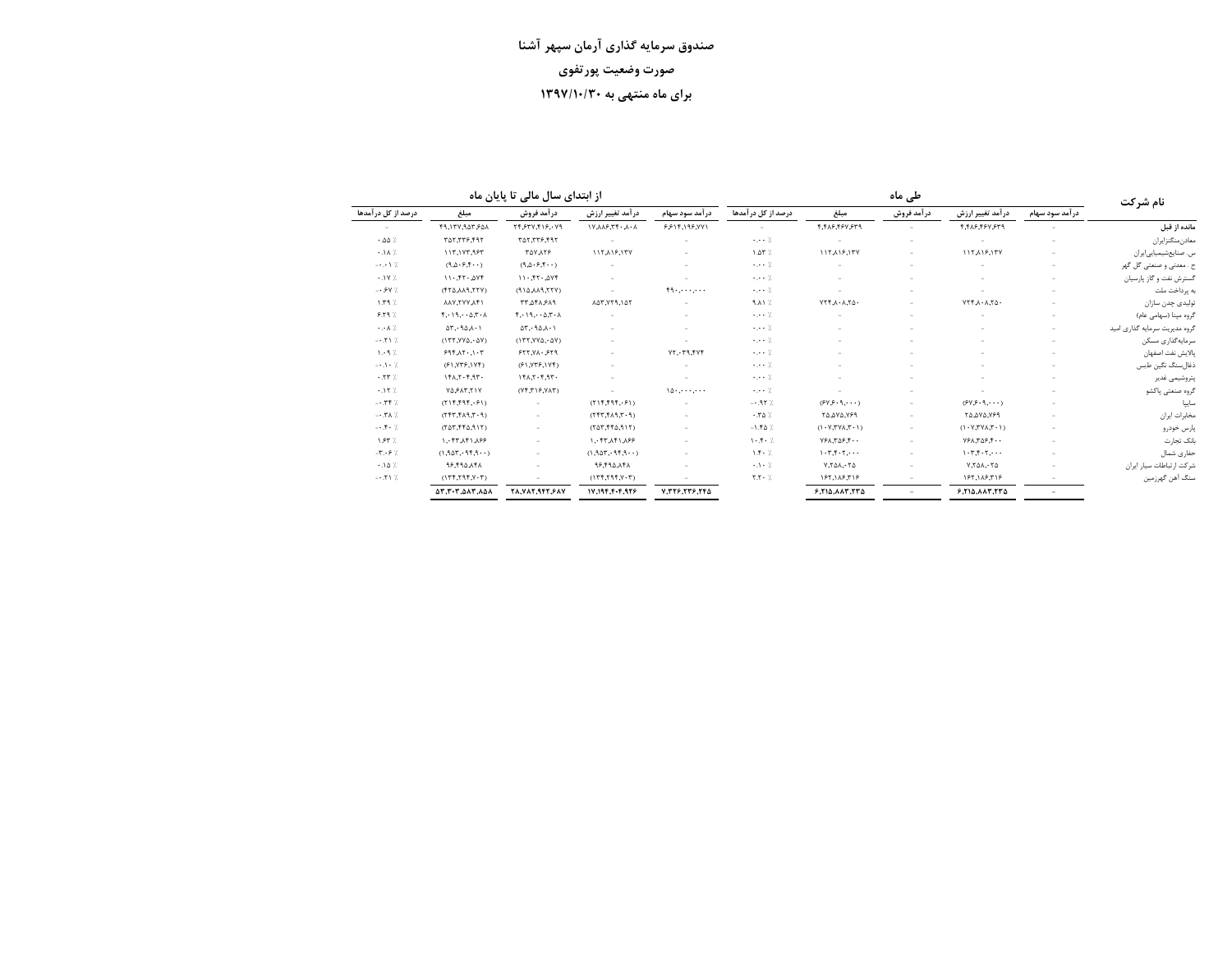|                      | از ابتدای سال مالی تا پایان ماه<br>طی ماہ |                      |                                            |                          |                          |                     |                             |                                 |  |  |
|----------------------|-------------------------------------------|----------------------|--------------------------------------------|--------------------------|--------------------------|---------------------|-----------------------------|---------------------------------|--|--|
| جمع                  | درآمد فروش                                | در آمد<br>تغییر ارزش | در آمد سود<br>اوراق                        | جمع                      | در آمد<br>فروش           | درآمد تغيير<br>ارزش | در آمد سود<br>اوراق         | توضيحات                         |  |  |
| ١٢,٢۴٣,٢١٨           | 1811.74.                                  |                      | 19.574.95                                  |                          |                          |                     |                             | مشارکت نفت و گاز پرشیا۹۷۰۱۲۳    |  |  |
| 151.107.70           | $(V,\Upsilon_0,\ldots,\Upsilon_n)$        | $\sim$               | 110.79.70.                                 | (1.957, 7)               | ÷                        |                     | (1.955, 9.77)               | شهرداری قم ۱۳۹۴- سیهر           |  |  |
| <b>GYY, TAP. . 7</b> | <b>AYY, TAP. . 7</b>                      | ٠                    |                                            | $\overline{\phantom{a}}$ | ÷                        |                     |                             | اسنادخزانه-م۲بودجه۹۶-۹۷۰۶۱۲     |  |  |
| 1,179,879,774        | (17, 17, 17)                              | 1701.77.767.1        | ×,                                         | 197, 177, 177            |                          | 197, 697, 1.7       |                             | اسنادخزانه-م۱۴بودجه۹۶-۱۶-۹۸۱۰   |  |  |
| ٣٢١,١٩٧,۶٣٨          | 571,19157                                 | ٠                    |                                            |                          | -                        |                     | $\overline{\phantom{a}}$    | سلف موازی برق گروه مینا ۹۷۱     |  |  |
| <b>TT.VFA.</b> . 9Y  | <b>٢٢,٧۴٨,٠۶٧</b>                         | ٠                    |                                            |                          |                          |                     |                             | اسنادخزانه-م٨بودجه٩۶-٩٨٠۴١١     |  |  |
| ٧٩٩, ٢٩١, ٥٥٣, ٥٥٣   | ٢٩١,٢٩١,٧٩٩                               | ۰                    |                                            | $\overline{\phantom{a}}$ | -                        |                     | ÷                           | اسناد خزانه اسلامی ۹۷۱۲۲۸       |  |  |
| 198818.75.           | $\sim$                                    | (017,117,76)         | 141.174.10                                 | P77, 0.779               | $\overline{\phantom{m}}$ | (55,997,770)        | 1.9177.947                  | اجاره تامین اجتماعی-سیهر ۹۹۱۲۲۶ |  |  |
| 917,777,779          | -                                         | $+0.717.747$         | $Y \cdots Y \circ \Delta, Y \circ \varphi$ | 117, AAR, YAY            | ۰                        |                     | <b><i>NAT, AAS YILL</i></b> | مشارکت دولتی۹-شرایط خاص۹۰۹۰۹    |  |  |
| 0.05.0.7.7.1         | -                                         | 0.05.0.7.7.1         | $\overline{\phantom{m}}$                   | 96,987,716               | -                        | 96,957,716          | ÷                           | اسنادخزانه-م۱۰بودجه۹۶-۹۸۰۹۱۱    |  |  |
| 4.069.105.838        | $1.10 - 0.01.01$                          | <b>T.TF1.TTA.9VF</b> | 549.719.599                                | 451.922.893              | $\overline{\phantom{0}}$ | <b>TAT.T.A.ATT</b>  | 198.718.051                 |                                 |  |  |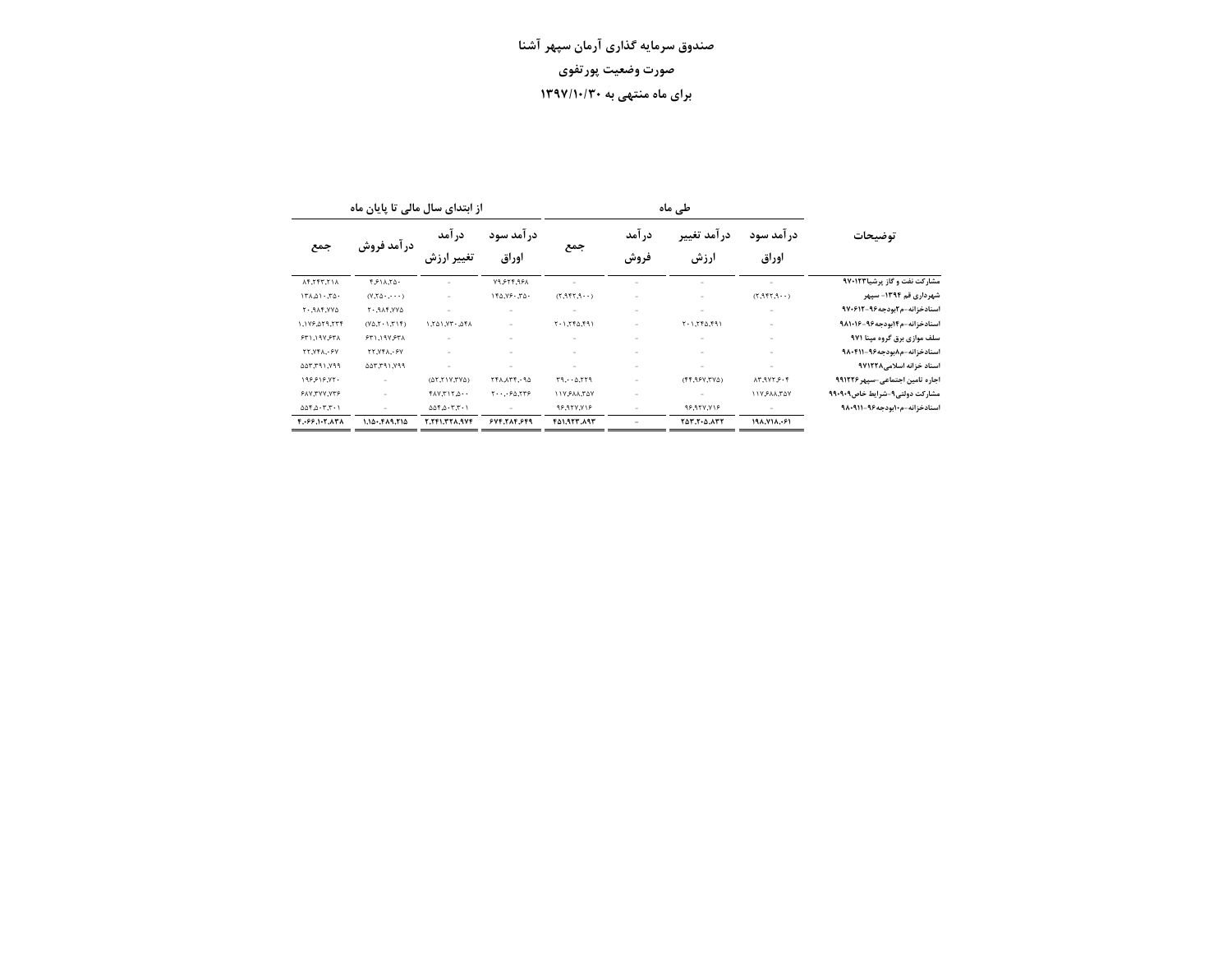|                              | از ابتدای سال مالی تا پایان ماه  |                              | طے ماہ                           | نام سیرده بانکی                                               |                                 |  |
|------------------------------|----------------------------------|------------------------------|----------------------------------|---------------------------------------------------------------|---------------------------------|--|
| درصد سود به<br>میانگین سپرده | سود سیرده بانکی و گواهی<br>سيرده | درصد سود به<br>میانگین سپرده | سود سيرده بانکي و<br>گواهی سیرده | شماره حساب                                                    | نام سیرده                       |  |
|                              | 137,797,771                      |                              | $\tau f$                         | .7.7.771777.9.07                                              | بانک دی یوسف آباد               |  |
|                              | $T^{\ldots}$                     |                              | ٠                                | . 5.7971990. 9                                                | بانک دی یوسف آباد               |  |
|                              | ۰۰ ۶۰۴ و۲۴                       |                              | ٠                                | T1Yf111YQ/9T                                                  | موسسه مالی و اعتباری کوثر مطهری |  |
|                              | 79.5.7.999                       |                              | <b>18.YYE</b>                    | T155Y90                                                       | بانک رفاه ونک                   |  |
|                              | 9.577                            |                              | ٠                                | <b>TFTST11TS</b>                                              | بانک تجارت اسکان                |  |
|                              | 157.0.771                        |                              | <b>۴,۵۵۳,۹۴۲</b>                 | $T1 Vf11 \cdots \Delta 9 / f5$                                | موسسه مالی و اعتباری کوثر مطهری |  |
|                              | ٢,١٢٧,٠٢٩,۶١٨                    |                              | ۵۶۲,۰۱۸,۶۴۳                      | T1Yf110A/Y9                                                   | موسسه مالی و اعتباری کوثر مطهری |  |
|                              | <b>FAS.TTT.A91</b>               |                              | 10500.15                         | $\cdot$ ۲ $\cdot$ $f$ $V$ $V$ $V$ $A$ $f$ $\cdot$ $\cdot$ $V$ | بانک دی یوسف آباد               |  |
|                              | 151.957                          |                              | ۱٬۷۱۹                            | $T1 Vf11 \cdots f99 / fT$                                     | موسسه مالی و اعتباری کوثر مطهری |  |
|                              | 7.143.1.69                       |                              | ٥١٩,١٤٦, ١٩١                     |                                                               |                                 |  |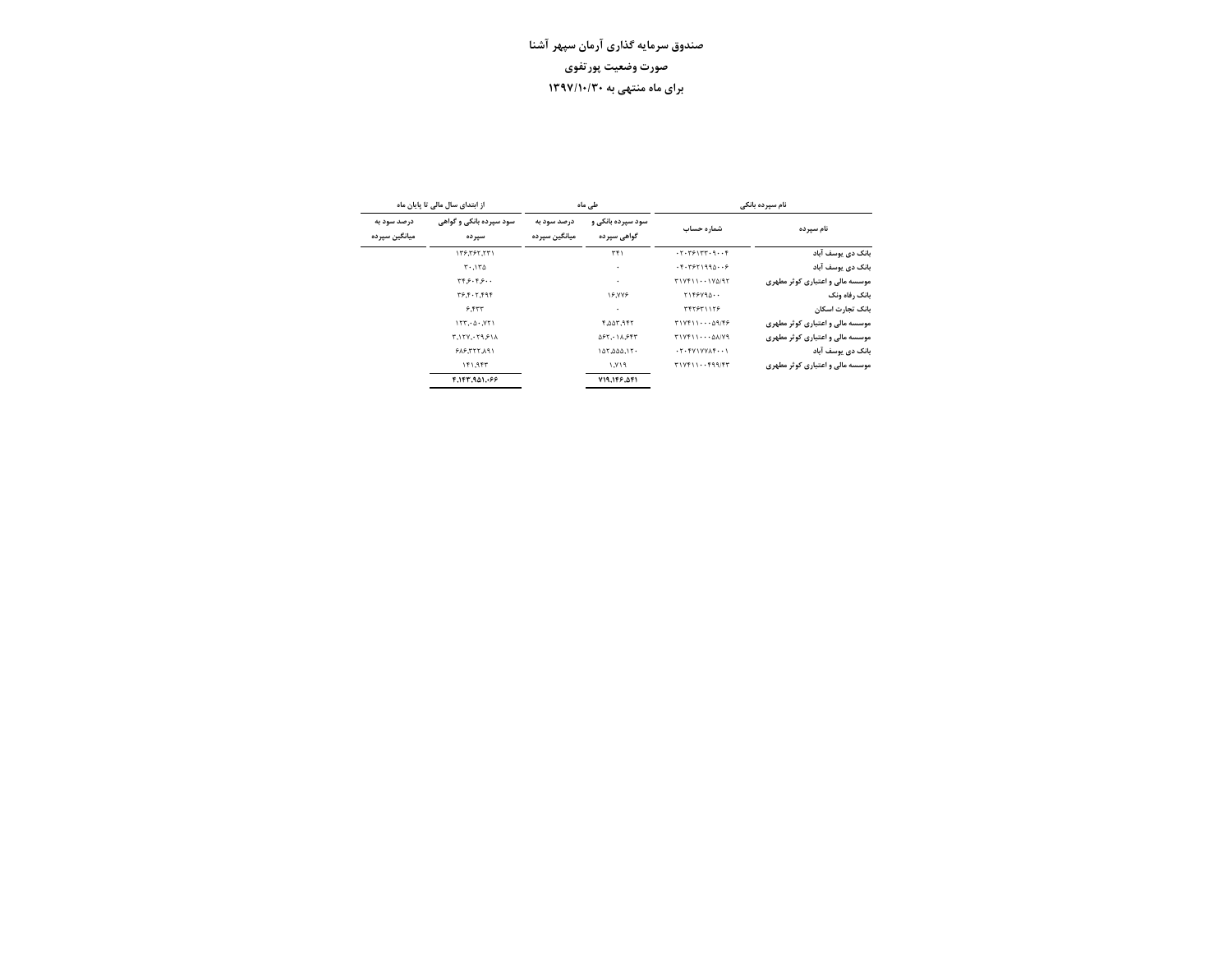| 119111.77.         | طے ،ماہ   | سایر در آمدها                           |  |  |  |
|--------------------|-----------|-----------------------------------------|--|--|--|
| د بال              | ريال      |                                         |  |  |  |
| <b>TA.FVQ.FFF</b>  | ۹۳۳٬۰۴۴ ( | سایر درآمدها برای تنزیل سود سهام        |  |  |  |
| 77.76              | ٠         | معین برای سایر در آمدهای تنزیل سود بانک |  |  |  |
| <b>TAT.TPA.APT</b> | ٣٣        | تعدیل کارمزد کارگزار                    |  |  |  |
| 281,797,875        | ۱.۵۹۰.۲۵۹ |                                         |  |  |  |